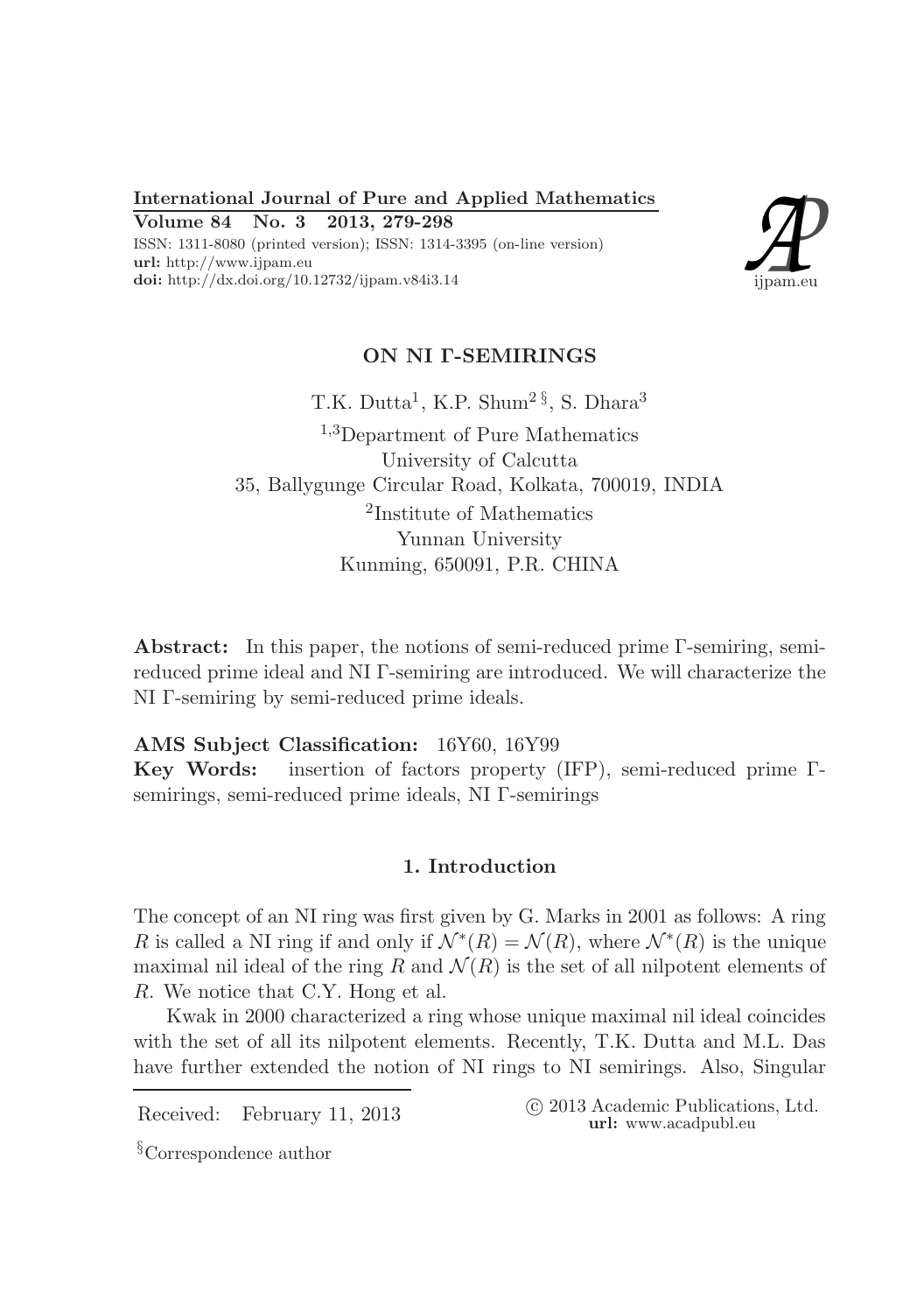ideals of ternary semirings have ben studied by T K Duta and S. Mandal in [11].

In this paper, the concept of a NI Γ-semiring with unity whose every ideal is a k-ideal is introduced. Some earlier works on  $\Gamma$ -semirings may be found in [6], [7], [8], [9] and [13]. We will concentrate in the study of the NI Γ-semirings. Some new results which are closely related to the semi-reduced prime ideals of an NI Γ-semirings will be given.

#### 2. Preliminaries

We first give the definition of a Γ-semiring.

**Definition 2.1.** (see [4]) Let S and  $\Gamma$  be two additive commutative semigroups. Then S is called a  $\Gamma$ -semiring if there exists a mapping from  $S \times \Gamma \times S \longrightarrow S$  (the image to be denoted by aab, for  $a, b \in S$  and  $\alpha \in \Gamma$ ) satisfying the following conditions:

- (i)  $a\alpha(b+c) = a\alpha b + a\alpha c$ ;
- (ii)  $(a + b)\alpha c = a\alpha c + b\alpha c;$
- $(iii)a(\alpha + \beta)c = a\alpha c + a\beta c;$

$$
(iv)a\alpha(b\beta c)=(a\alpha b)\beta c
$$

for all  $a, b, c \in S$  and for all  $\alpha, \beta \in \Gamma$ .

**Definition 2.2.** (see [4]) Let S be a Γ-semiring. If there exists an element  $0 \in S$  such that  $0 + x = x$  and  $0 \alpha x = x \alpha 0 = 0$  for all  $x \in S$  and for all  $\alpha \in \Gamma$ then '0' is called the zero element or simply the zero of the Γ-semiring S. In this case we say  $S$  is a Γ-semiring with zero.

Throughout this paper, we assume that a Γ-semiring always contains a zero element and  $S^*$  denotes the set of all nonzero elements of S i.e.  $S^* = S \setminus \{0\}.$ 

We first state the definition of the right ideals of a  $\Gamma$ -semiring  $S$ .

**Definition 2.3.** (see [4]) A nonempty subset I of a Γ-semiring S is called a right ideal of S if  $I + I \subseteq I$  and  $ITS \subseteq I$ , where for subsets U, V of S and  $\Delta$  of Γ, the set  $U\Delta V$  is defined by

$$
\{\sum_{i=1}^{n} u_i \gamma_i v_i : u_i \in U, v_i \in V, \gamma_i \in \Delta, \text{ where } n \text{ is a positive integer}\}.
$$

Similarly, we can define the left ideal of a  $\Gamma$ -semiring. A nonempty subset I of a Γ-semiring S is an ideal of S if it is a left as well as a right ideal of S.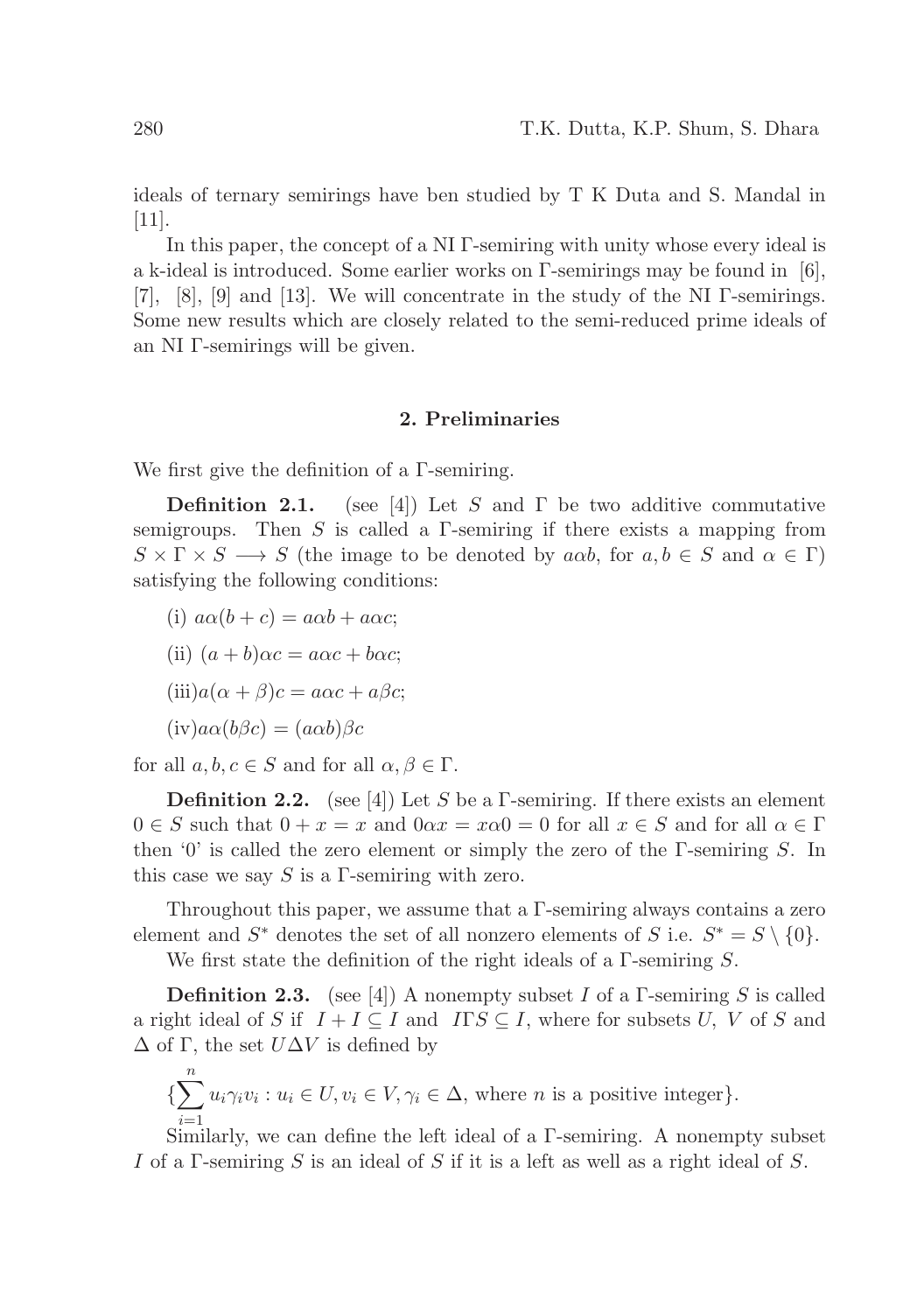**Definition 2.4.** (see [4]) An ideal I of a Γ-semiring S is called a k-ideal if for  $x, y \in S$ ,  $x + y \in I$  and  $y \in I$  implies that  $x \in I$ .

The following definitions are similar to the corresponding definitions in ring theory.

**Definition 2.5.** (see [2]) Let S be a Γ-semiring. A proper ideal P of a Γ-semiring S is called a *prime ideal* if for any two ideals A, B of S AΓB  $\subseteq$  P implies that either  $A \subseteq P$  or  $B \subseteq P$ .

**Definition 2.6.** (see [2]) A Γ-semiring S is said to be a prime Γ-semiring if  $\{0\}$  is a prime ideal of S.

**Definition 2.7.** (see [3]) Let S be a Γ-semiring. A proper ideal P of a Γ-semiring S is called a *semiprime ideal* if for any ideal A of S AΓA  $\subseteq$  P implies that  $A \subseteq P$ .

**Definition 2.8.** (see [2]) A Γ-semiring S is said to be a semiprime Γsemiring if  $\{0\}$  is a semiprime ideal of S.

**Definition 2.9.** An ideal I of a Γ-semiring S is said to be *completely prime* if  $a \Gamma b \subseteq I$  implies  $a \in I$  or  $b \in I$  for  $a, b \in S$ .

**Definition 2.10.** An ideal I of a Γ-semiring S is said to be *completely* semiprime if  $a\Gamma a \subseteq I$  implies  $a \in I$  for  $a \in S$ .

**Definition 2.11.** (see [2]) Let S be a  $\Gamma$ -semiring. Then a nonempty subset H of Γ-semiring S is said to be an m-system of S if  $c, d \in H$  implies there exist  $s \in S$  and  $\alpha, \beta \in \Gamma$  such that  $\alpha s \beta d \in H$ .

**Definition 2.12.** (see [4]) Let S be a Γ-semiring and F the free additive commutative semigroup generated by  $S \times \Gamma$ . Then the relation  $\rho$  on F defined by  $\sum_{i=1}^{m}$  $i=1$  $(x_i, \alpha_i) \rho \sum_{i=1}^{n}$  $j=1$  $(y_j, \beta_j)$  if and only if  $\sum_{m=1}^{m}$  $i=1$  $x_i\alpha_i s = \sum^n$  $j=1$  $y_j\beta_j s$  for all  $s \in S(m, n \in$  $\mathbb{Z}^+$ , the set of all positive integers), is a congruence on F.

We denote the congruence class containing  $\sum_{n=1}^{m}$  $i=1$  $(x_i, \alpha_i)$  by  $\sum_{i=1}^{m}$  $i=1$  $[x_i, \alpha_i]$ . Then  $F/\rho$  is an additive commutative semigroup. Now  $F/\rho$  forms a semiring under the multiplication defined by  $\left(\sum_{m=1}^{m} \alpha_{m} \right)^{m}$  $i=1$  $[x_i,\alpha_i])$  $\left(\sum_{i=1}^n x_i\right)$  $j=1$  $[y_j , \beta_j]$  =  $\sum$ i,j  $[x_i \alpha_i y_j, \beta_j]$ . We denote this semiring by  $L$  and call it the left operator semiring of the  $\Gamma$ -semiring S.

Dually, we can define the right operator semiring R of the  $\Gamma$ -semiring S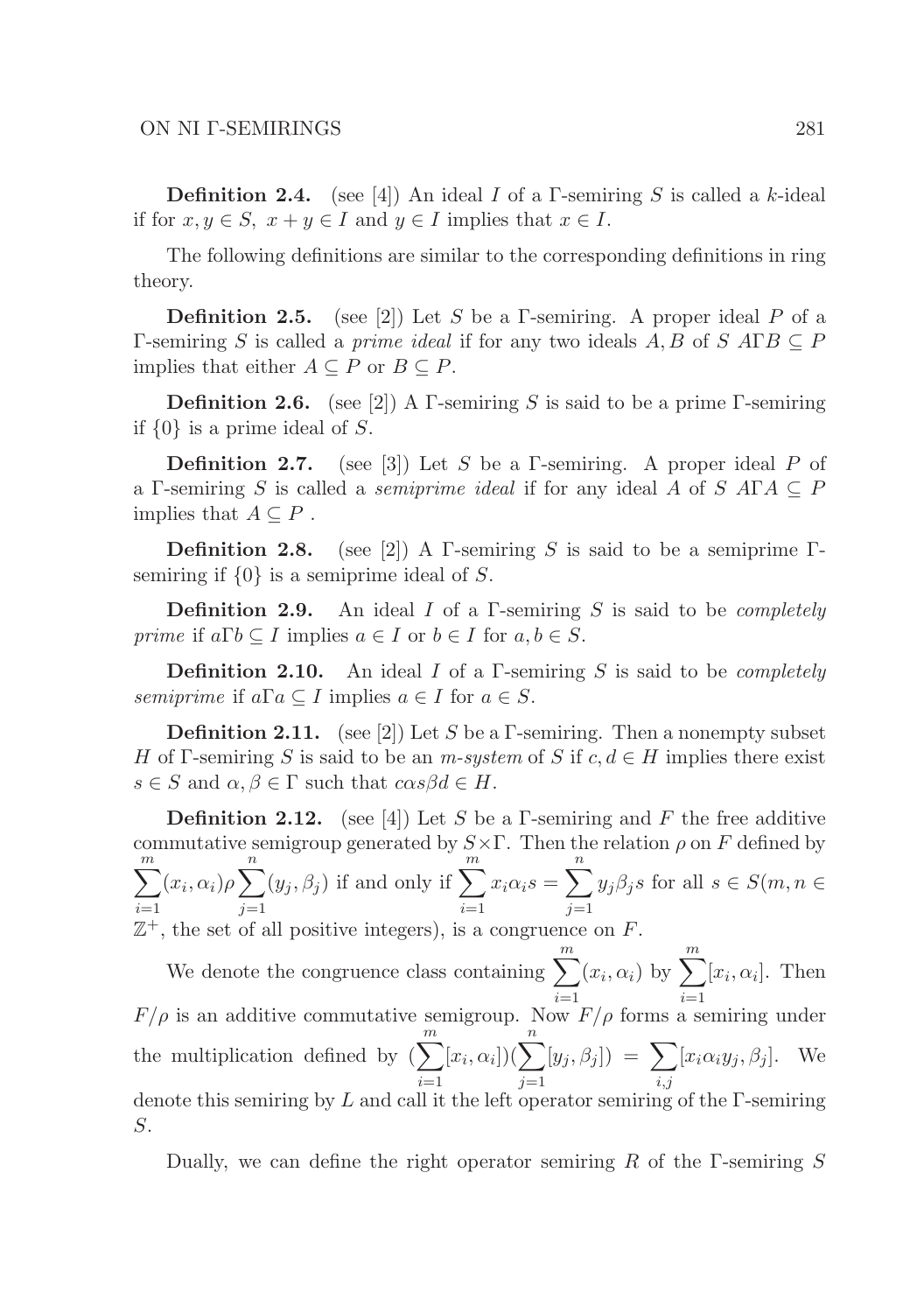where  $R = \{ \sum_{i=1}^{m} [\alpha_i, x_i] : \alpha_i \in \Gamma, x_i \in S, i = 1, 2, \dots, m; m \in \mathbb{Z}^+ \}$  and the

 $i=1$ <br>multiplication on R is defined as  $\left(\sum_{n=1}^{m} \right)$  $i=1$  $[\alpha_i, x_i])$  $\left(\sum_{i=1}^n x_i\right)$  $j=1$  $[\beta_j, y_j]$ ) =  $\sum$ i,j  $[\alpha_i, x_i \beta_j y_j].$ 

**Definition 2.13.** (see [4]) Let S be a Γ-semiring and L be the left operator semiring and  $R$  be the right operator semiring of  $S$ . If there exists an element  $\sum_{i=1}^{m}$  $i=1$  $[e_i, \delta_i] \in L$  (respectively  $\sum_{n=1}^{\infty}$  $j=1$  $[\nu_j, f_j] \in R$ ) such that  $\sum_{n=1}^{\infty}$  $i=1$  $e_i\delta_i a = a$ (respectively  $\sum_{n=1}^{\infty}$  $j=1$  $a\nu_j f_j = a$ ) for all  $a \in S$  then S is said to have an *left unity*  $\sum_{n=1}^{\infty}$  $i=1$  $[e_i, \delta_i]$ (respectively the *right unity* $\sum_{n=1}^{n}$  $j=1$  $[\nu_j, f_j]$ ).

**Definition 2.14.** (see [5]) An element a of a Γ-semiring S is said to be nilpotent if for any  $\gamma \in \Gamma$  there exists a positive integer  $n = n(\gamma, a)$  such that  $(a\gamma)^{n-1}a=0.$ 

**Definition 2.15.** (see [5]) An element a of a Γ-semiring S is said to be strongly nilpotent if there exists a positive integer n such that  $(a\Gamma)^{n-1}a = 0$ .

**Definition 2.16.** (see [9]) A Γ-semiring S is said to be SN Γ-semiring if  $\mathcal{N}(S) = \mathcal{N}_{\Gamma}(S)$ , where  $\mathcal{N}(S)$  is the set of all nilpotent elements of S and  $\mathcal{N}_{\Gamma}(S)$ is the set of all strongly nilpotent elements of S.

**Definition 2.17.** (see [12]) A semiring D with identity is called a *division* semiring if and only if every non zero element has an inverse.

**Definition 2.18.** (see [4]) For an ideal A of a Γ-semiring S, the Γcongruence on S, denoted by  $\rho_A$  and defined as  $s\rho_A s'$  if and only if  $s + a_1 =$  $s' + a_2$ , for some  $a_1, a_2 \in A$ , is called the Bourne  $\Gamma$ -congruence on S defined by the ideal A.

Now, we denote the Bourne Γ-congruence  $(\rho_A)$  class of an element r of S by  $r/\rho_A$  or simply by  $r/A$  and denote the set of all such Γ-congruences classes of the elements of the Γ-semiring S by  $S/\rho_A$  or simply by  $S/A$ .

**Definition 2.19.** (see [4]) For an ideal A of a Γ-semiring S if the Bourne Γ-congruence  $ρ_A$ , defined by A, is proper i.e.  $0/A \neq S$  then we define on  $S/A$ the following operations:  $s/A + s'/A = (s + s')/A$  and  $(s/A)\alpha(s'/A) = (s\alpha s')/A$ for all  $\alpha \in \Gamma$ . Now  $S/A$  is a Γ-semiring with these operations. We call this Γ-semiring the Bourne factor Γ-semiring or simply the factor Γ-semiring of S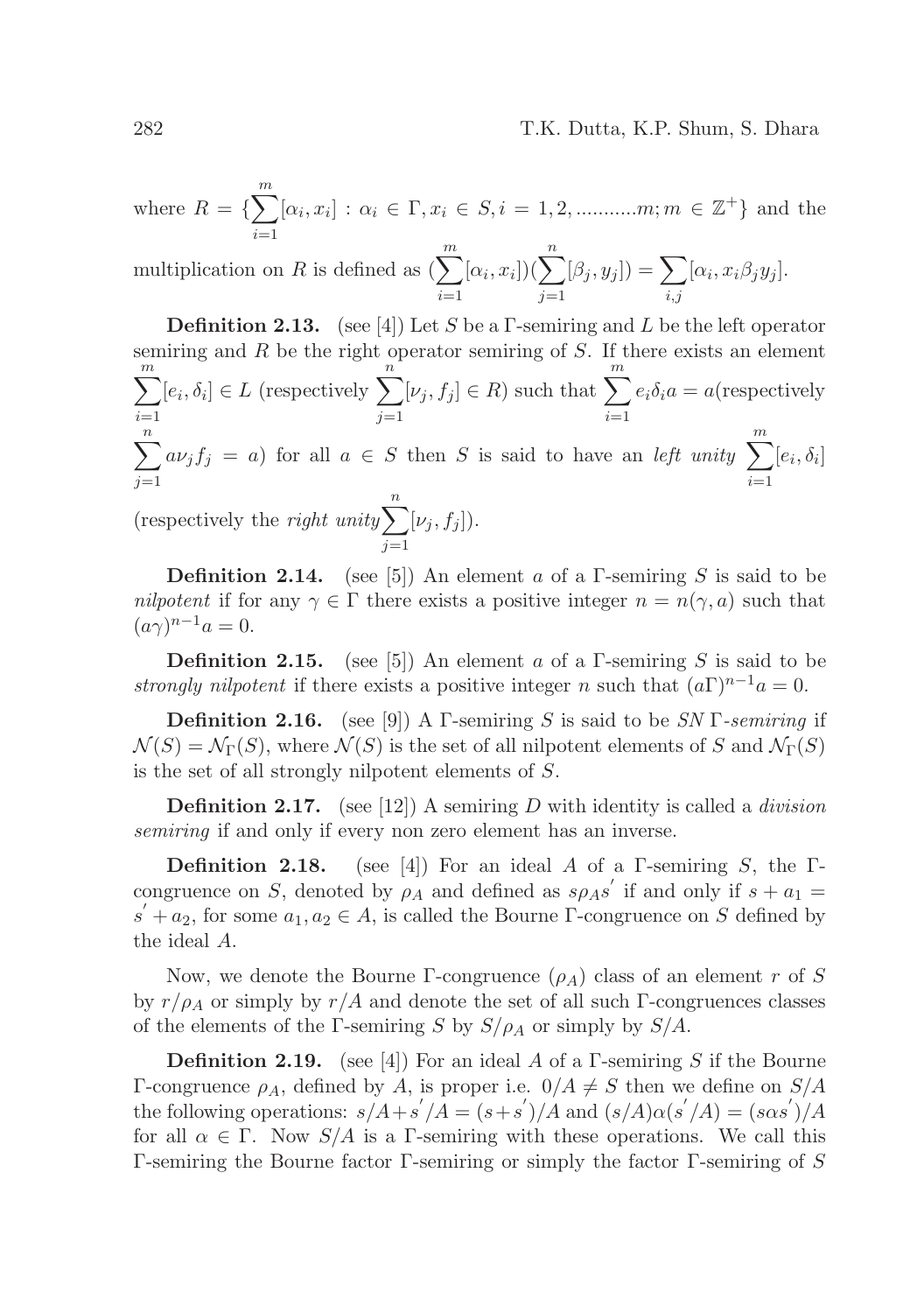by A.

**Definition 2.20.** (see [9]) A  $\Gamma$ -semiring S is said to be right symmetric if for  $a, b, c \in S$ ,  $a\Gamma b \Gamma c = 0$  implies  $a\Gamma c \Gamma b = 0$ . An ideal I of a  $\Gamma$ -semiring S is said to be right symmetric if  $a\Gamma b\Gamma c \subseteq I$  implies  $a\Gamma c\Gamma b \subseteq I$  for  $a, b, c \in S$ .

Similarly we can define left symmetric Γ-semiring and left symmetric ideal.

**Definition 2.21.** (see [9]) A one sided ideal I of a  $\Gamma$ -semiring S is said to have the *insertion of factors property* or simply IFP if for any  $a, b \in S$ ,  $a\Gamma b \subset I$ implies  $a \Gamma S \Gamma b \subseteq I$ .

**Definition 2.22.** (see [6]) Let S be a Γ-semiring and L (respectively R) be its left (respectively right) operator semiring. Then for  $A \subseteq L, B \subseteq R, C \subseteq S$ ,  $A^+ = \{x \in S : [x, \alpha] \in A \text{ for all } \alpha \in \Gamma\}, B^* = \{x \in S : [\alpha, x] \in B \text{ for all } \alpha \in \Gamma\},\$  $C^{+'} = \left\{ \sum_{n=1}^{n} \right\}$  $i=1$  $[x_i, \alpha_i] \in L : \sum^n$  $i=1$  $x_i \alpha_i s \in C$  for all  $s \in S$ } and  $C^{*'} = \{ \sum_{i=1}^{m} a_i s \in C \}$  $j=1$  $[\beta_j, y_j] \in$  $R:\sum^m$  $j=1$  $s\beta_j y_j \in C$  for all  $s \in S$ .

Proposition 2.23. *(see [6]) Let* S *be a* Γ*-semiring with unity and* L *its left operator semiring. Then the following statements hold:*

- (*i*) if Q is a prime ideal of S then  $Q^{+'}$  is a prime ideal of L;
- (*ii*) *if* P is a prime ideal of L then  $P^+$  is a prime ideal of S;

(*iii*)  $(Q^{+})^{+} = Q$  and  $(P^{+})^{+}' = P$ 

Throughout this paper, we assume that a  $\Gamma$ -semiring  $S$  always contain a unity whose every ideal is a k-ideal.

#### 3. Semi-Reduced Prime Γ-Semirings

We begin with the following examples:

**Example 3.1.** Let M be a Γ-ring with unity. Then M is a Γ-semiring with unity and every ideal of M is a k-ideal.

**Example 3.2.** Let R be a Γ-ring with unity,  $S = \{r\omega : r \in \mathbb{R}_0^+\}$  and  $\Gamma_1 = \{ r\omega^2 : r \in \mathbb{R}_0^+ \}$ , where  $\omega$  be a cube root of unity and  $\mathbb{R}_0^+$  is the set of all non negetive real numbers. Then S is a  $\Gamma_1$ -semiring with usual addition and multiplication. Also  $R \times S$  is a  $\Gamma \times \Gamma_1$  – semiring with unity which is not a  $\Gamma \times \Gamma_1$  - ring but every ideal of  $R \times S$  is a k-ideal.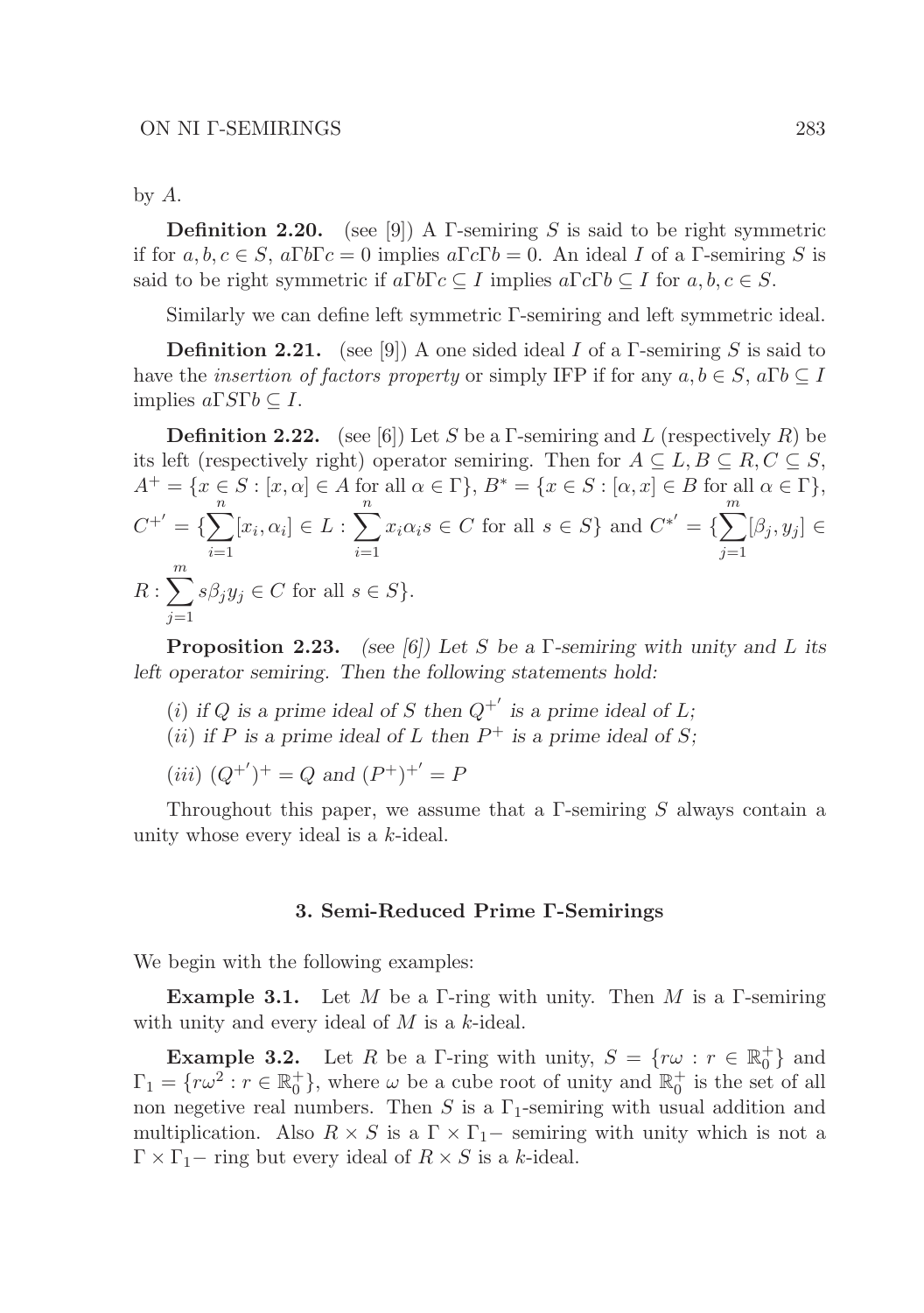**Example 3.3.** Let  $L$  be a bounded distributive lattice with maximal element 1. Then  $L$  is a  $\Gamma$ -semiring with unity with respect to componentwise addition and multiplication, where  $\Gamma = L$ . Now L is not a Γ-ring. Also every ideal of  $S$  is a k-ideal.

The following definition is an important definition in this paper.

**Definition 3.4.** A Γ-semiring S is said to be a semi-reduced prime  $\Gamma$ semiring if S is a prime Γ-semiring and it has no nonzero nil ideals.

 $\sqrt{ }$ **Example 3.5.** Let D be a division semiring. Consider two sets:  $S =$  $\left\vert \right\vert$  $\mathcal{L}$  $\sqrt{ }$  $\overline{1}$ 0 0  $\left\{\begin{array}{cc} 0 & d \\ 0 & 0 \end{array}\right\} : d \in D$  $\int$ and  $\Gamma = \begin{cases} \begin{pmatrix} d_4 & d_5 & d_6 \ 0 & d_7 & d_8 \end{pmatrix} \end{cases}$  $\Big\} : d_4, d_5, d_6, d_7, d_8 \in D$ . Then

 $S$  is a  $\Gamma$ -semiring with respect to usual matrix addition and matrix multiplication.

Here, 
$$
\mathcal{N}(S) = \left\{ \begin{pmatrix} 0 & 0 \\ 0 & 0 \\ 0 & 0 \end{pmatrix} \right\}
$$
. Hence, S is semi-reduced prime  $\Gamma$ -semiring.

**Example 3.6.** Let  $S = \{r\omega : r \in \mathbb{Z}\}\$ and  $\Gamma = \{r\omega^2 : r \in \mathbb{Z}\}\$ , where  $\omega$  is a cube root of unity and  $\mathbb Z$  is the set of all integers. Then S is a  $\Gamma$ -semiring with usual addition and multiplication. Here  $S$  has no nonzero nil ideal and  $S$  is a prime Γ-semiring. Therefore, S is a semi-reduced prime Γ-semiring.

**Example 3.7.** Let M be a maximal ideal of the Γ-semiring S. Then  $S/M$ is a semi-reduced prime Γ-semiring.

**Definition 3.8.** A proper ideal P of a Γ-semiring S is said to be a semi*reduced prime ideal* if and only if  $S/P$  is a semi-reduced prime Γ-semiring.

Example 3.9. Every maximal ideal of a Γ-semiring is a semi-reduced prime ideal.

**Definition 3.10.** Let S be a Γ-semiring and  $\alpha$  be any element of Γ. A nonempty subset M of S called an  $\alpha$ -semigroup if  $x\alpha y \in M$  for all  $x, y \in M$ .

**Example 3.11.** Every Γ-semiring is an  $\alpha$ -semigroup for all  $\alpha \in \Gamma$ .

In the following propositions, we study the semi-reduced prime ideal of a Γ-semiring S.

Proposition 3.12. *Let* S *be a* Γ*-semiring and* M *be an* α*-semigroup in* S – {0}, where  $\alpha \in \Gamma$ . Suppose that P is an ideal of S maximal with respect *to the property*  $P \cap M = \emptyset$ . Then P is a semi-reduced prime ideal of S.

*Proof.* We first prove that P is a prime ideal of S. Let  $A \Gamma B \subseteq P$ , where A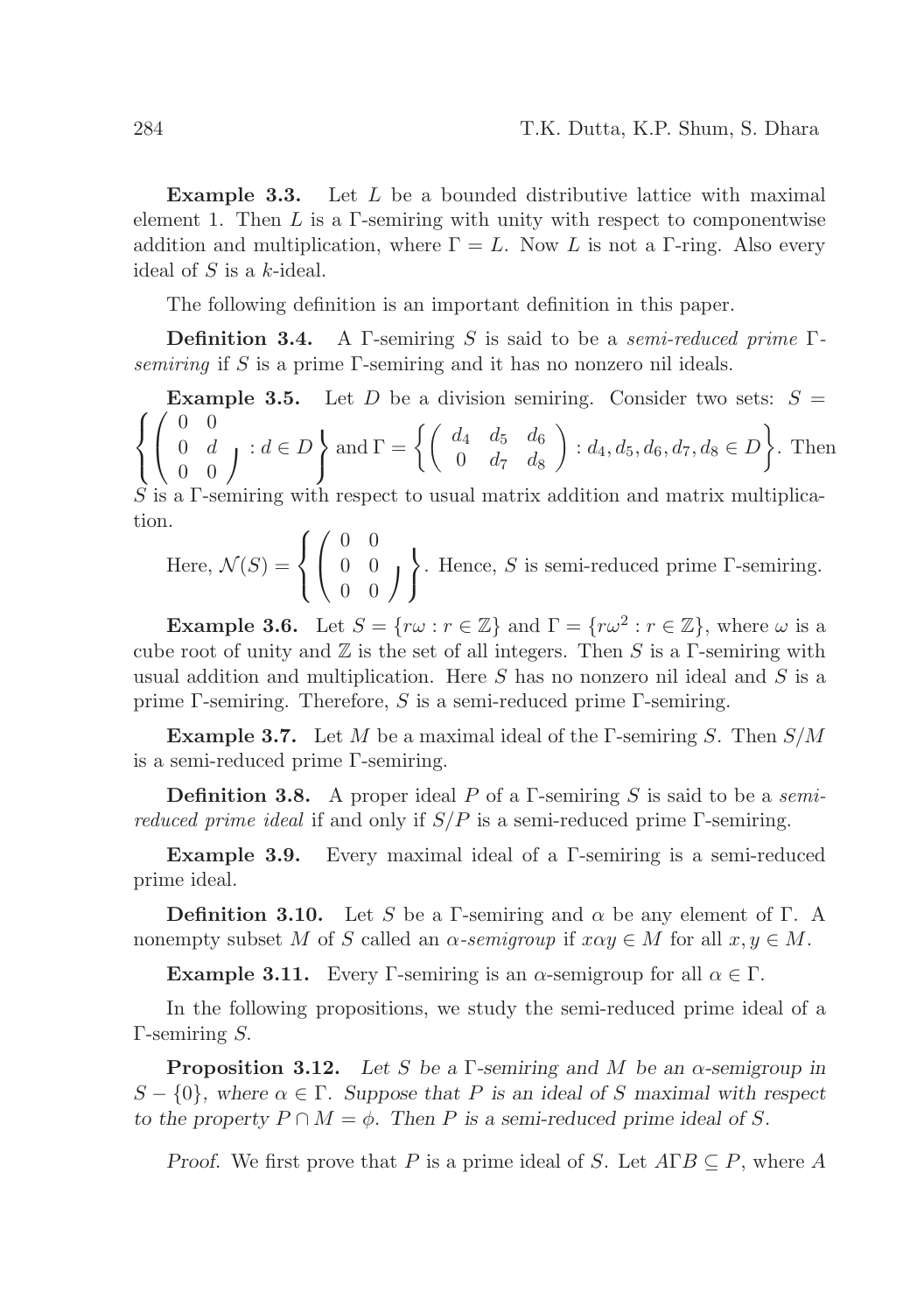and B are any two ideals of S. If possible, let  $A \not\subseteq P$  and  $B \not\subseteq P$ . Then there exists  $a \in A$  and  $b \in B$  such that  $a, b \notin P$ . Therefore  $(P + \langle a \rangle) \cap M \neq \emptyset$  and  $(P+ < b>) \cap M \neq \emptyset$ . Let  $x_1 \in (P+ < a>) \cap M$  and  $x_2 \in (P+ < b>) \cap M$ . So  $x_1 \alpha x_2 \in (P + \langle a \rangle) \Gamma(P + \langle b \rangle) \subseteq P + \langle a \rangle \Gamma \langle b \rangle \subseteq P + P \subseteq P$ . Also since M is an  $\alpha$ -semigroup,  $x_1 \alpha x_2 \in M$ . Therefore,  $P \cap M \neq \emptyset$ , a contradiction. Hence  $A\Gamma B \subseteq P$  implies either  $A \subseteq P$  or  $B \subseteq P$ . Thus P is a prime ideal of S.

To prove that P is a semi-reduced prime ideal of S, we first show that  $S/P$ contains no nonzero nil ideal. Suppose if possible, let  $I/P$  be a nonzero nil ideal of  $S/P$ . Then  $P \subset I$  and I is an ideal of S. Therefore  $I \cap M \neq \emptyset$ . Let  $x \in I \cap M$ . So  $x \in I$  and  $x \in M$ . Now  $x/P \in I/P$  implies that, for any  $\gamma \in \Gamma$  there exixts a positive integer *n* depending on x and  $\gamma$  such that  $((x/P)\gamma)^{n-1}(x/P) = 0/P$ i.e.  $((x\gamma)^{n-1}x)/P = 0/P$ . Thus for all  $\gamma \in \Gamma$  there exixts a positive integer n such that  $(x\gamma)^{n-1}x \in P$  as P is a k-ideal of S. Also since M is an  $\alpha$ -semigroup, in  $S - \{0\}, x \in M$  implies  $(x\alpha)^{m-1}x \in M$  for some positive integer m. Hence,  $P \cap M \neq \emptyset$ , a contradiction. This shows that P is a semi-reduced prime ideal of S. □

We now have the following corollary.

Corollary 3.13. *Let* S *be a* Γ*-semiring and* x *a nonzero element of* S*. Let*  $M = \{x, x\alpha x, (x\alpha)^2 x, (x\alpha)^3 x, ...\}$ , where  $\alpha \in \Gamma$  such that  $(x\alpha)^{n-1} x \neq 0$  for all *natural number* n*. Then there exists a semi-reduced prime ideal* P *of* S *such that*  $P \cap M = \phi$ *.* 

*Proof.* Since x is a nonzero element of S and  $(x\alpha)^{n-1}x \neq 0$  for all natural number n, M is an  $\alpha$ -semigroup in  $S - \{0\}$ . Let  $\mathcal{F} = \{I : I$  is an ideal of S such that  $I \cap M = \phi$ . Then it is clear that  $\{0\} \in \mathcal{F}$ . Thus  $\mathcal{F}$  is a nonempty poset with respect to set inclusion. Suppose that  $\mathcal{C} = \{K_i : i \in \Lambda\}$  be a chain in  $\mathcal{F}$ . Then  $K = \bigcup K_i$  is an upper bound of C in F. Now, by Zorn's lemma, we can i∈Λ easily verify that  $\mathcal F$  has a maximal element, say  $P$ . This leads to  $P$  is an ideal of S maximal with respect to the property  $P \cap M = \phi$ . Thus by **Proposition** 3.12, P is a semi-reduced prime ideal of S. □

Proposition 3.14. *Let* S *be a* Γ*-semiring and* M *be an* α*-semigroup in* S – {0}, where  $\alpha \in \Gamma$ . Let I be an ideal of S such that  $I \cap M = \phi$ . Then there *exists a semi-reduced prime ideal* P of S *such that*  $I \subseteq P$  *and*  $P \cap M = \phi$ *.* 

*Proof.* Let  $\mathcal{F} = \{J : J \text{ be an ideal of } S \text{ containing } I \text{ and } J \cap M = \phi\}$ . Since  $I \in \mathcal{F}, \mathcal{F}$  is a nonempty set. Now  $\mathcal{F}$  is a poset with respect to the set inclusion. Let  $\mathcal{C} = \{K_i : i \in \Lambda\}$  be a chain in F. Then  $K = \left\lfloor \int K_i \right\rfloor$  is an upper bound of i∈Λ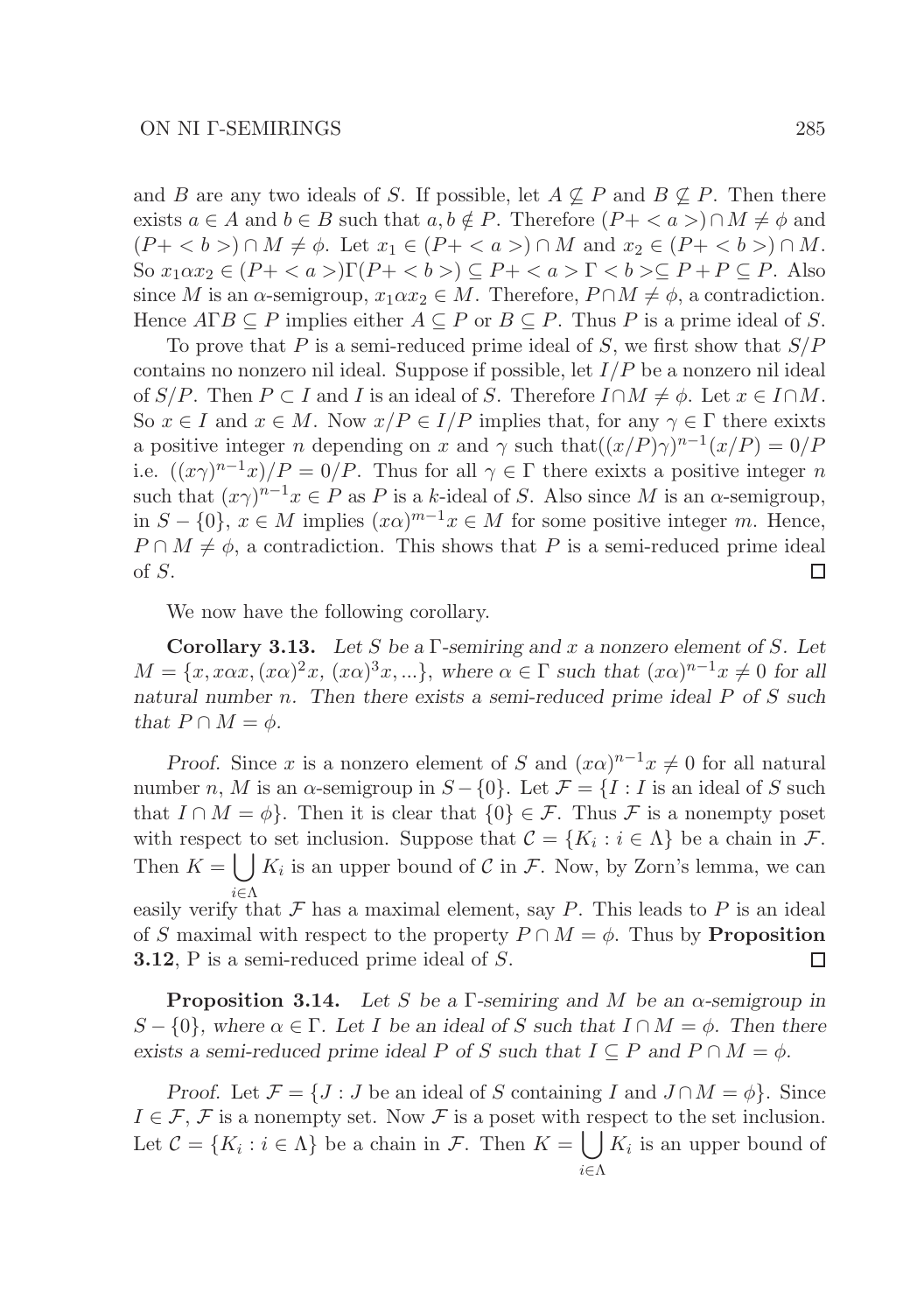C in F. Therefore by Zorn's lemma, F has a maximal element, say P. Then  $I \subseteq P$ . Hence P is maximal with respect to the property  $P \cap M = \phi$ . Now as in Proposition 3.12, we can show that  $P$  is a semi-reduced prime ideal of  $S$ . Thus the result follows. П

Corollary 3.15. *Let* S *be a* Γ*-semiring without nonzero nilpotent elements and* I a completely semiprime ideal of S such that  $x \notin I$ . Then there *exists a semi-reduced prime ideal* P *of* S *containing* I such that  $x \notin P$ *.* 

*Proof.* Since x is not a nonzero nilpotent element of S, there exists an element  $\alpha \in \Gamma$  such that  $(x\alpha)^{n-1}x \neq 0$  for all natural number n. Let  $M =$  ${x, x\alpha x, (x\alpha)^2 x, (x\alpha)^3 x, \ldots}$  Then M is a  $\alpha$ -semigroup in  $S - \{0\}$ . Also we see that  $(x\Gamma)^{n-1}x \nsubseteq I$  for each positive integer n, as  $x \notin I$  and I is a completely semiprime ideal of S. Thus  $I \cap M = \phi$ . Hence by Proposition 3.14, there exists a semi-reduced prime ideal P of S such that  $I \subseteq P$  and  $P \cap M = \phi$  i.e.  $x \notin P$ .  $\Box$ 

Proposition 3.16. *Let* S *be a* Γ*-semiring without nonzero nilpotent elements. Then every completely semiprime ideal* I *of* S *is the intersection of all semi-reduced prime ideals of* S *containing* I*.*

*Proof.* Let  $H = \bigcap \{P : P \text{ is a semi-reduced prime ideal of } S \text{ containing } I\}.$ Obviously  $I \subseteq H$ . If possible, let  $I \neq H$ . Then there exists an element  $a \in H$ such that  $a \notin I$ . Then by **Corollary 3.15**, there exists a semi-reduced prime ideal P of S containing I such that  $a \notin P$ . Therefore  $a \notin H$ , a contradiction. Hence  $I = H$  i.e.  $I = \bigcap \{P : P$  is a semi-reduced prime ideal of S such that  $I \subseteq P$ . □

In the following Propositions, we describe the properties of semi-reduced prime ideals of the Γ-semiring.

**Proposition 3.17.** Let S be a  $\Gamma$ -semiring. Then  $\mathcal{N}^*(S) = \bigcap \{P : P \text{ is a } \Gamma\}$ *semi-reduced prime ideal of*  $S$ *}, where*  $\mathcal{N}^*(S)$  *denotes the unique maximal nil ideal of* S*.*

*Proof.* If possible, we let  $\mathcal{N}^*(S) \not\subseteq P$  for some semi-reduced prime ideal P of S. Then  $(\mathcal{N}^*(S) + P)/P$  is a nonzero nil ideal of  $S/P$ , a contradiction. Hence,  $\mathcal{N}^*(S) \subseteq P$  for each semi-reduced prime ideal P of S. Thus  $\mathcal{N}^*(S) \subseteq \bigcap \{P : P\}$ is a semi-reduced prime ideal of  $S$ .

Conversely, let  $a \in \bigcap \{P : P \text{ is a semi-reduced prime ideal of } S\}$ . If possible, let  $a \notin \mathcal{N}^*(S)$ . Then a is not a nilpotent element of S. Therefore by **Corollary**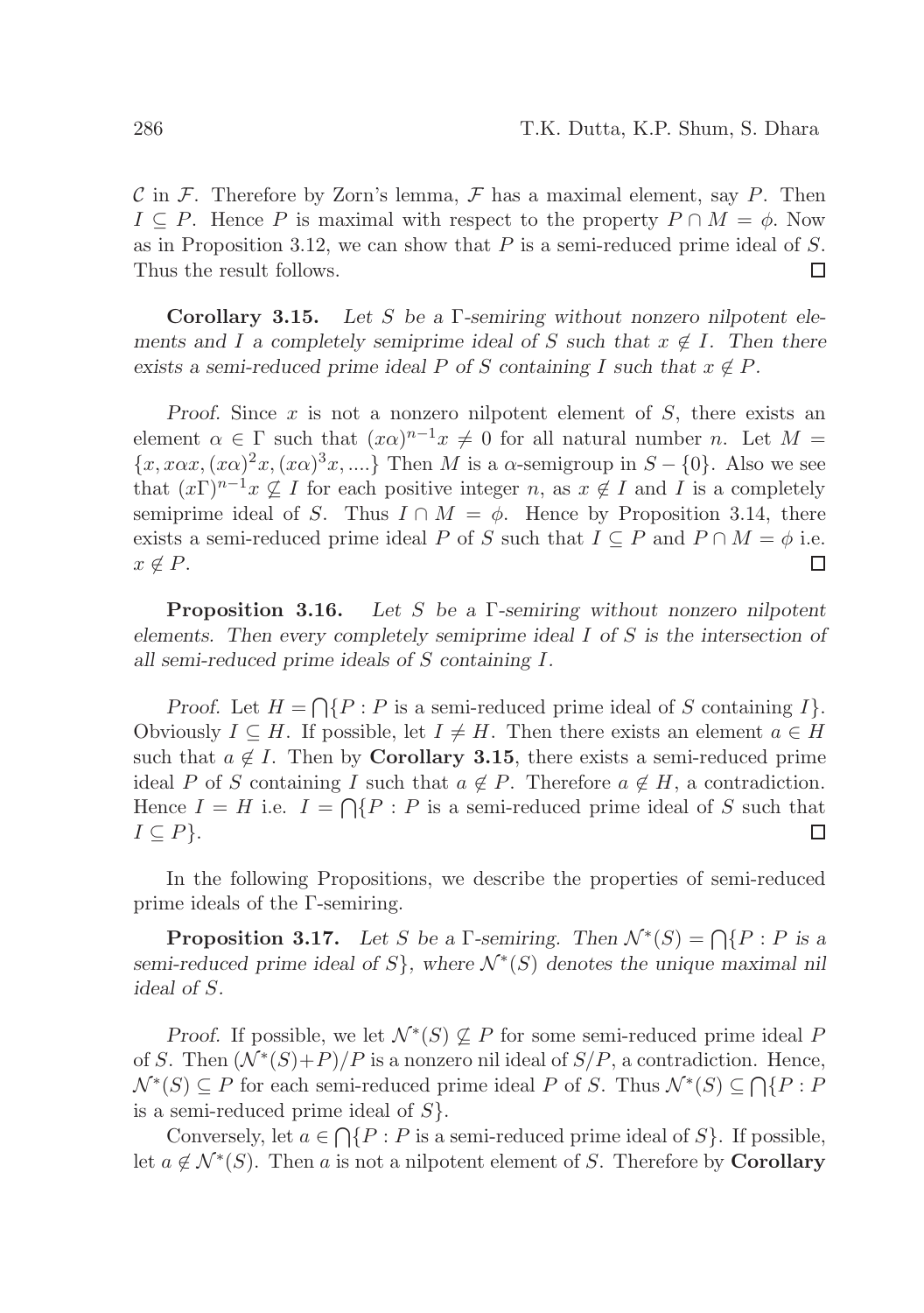**3.13**, there exists a semi-reduced prime ideal P of S such that  $a \notin P$ , a contradiction. Therefore  $a \in \mathcal{N}^*(S)$ . So  $\bigcap \{P : P$  is a semi-reduced prime ideal of  $S \subseteq \mathcal{N}^*(S)$ . Hence  $\mathcal{N}^*(S) = \bigcap \{P : P \text{ is a semi-reduced prime ideal of } S\}$ 

### 4. Some Special Subsets of a Γ-Semiring

We now define some special subsets in a  $\Gamma$ -semiring S.

**Definition 4.1.** For a semi-reduced prime ideal P of a Γ-semiring S, we define the following subsets in  $S$ :

- (i)  $N^*(P) = \{x \in S : x \Gamma S \Gamma y \subseteq \mathcal{N}^*(S) \text{ for some } y \in S \setminus P \};$
- (*ii*)  $N_P^* = \{x \in S : x\Gamma y \subseteq \mathcal{N}^*(S) \text{ for some } y \in S \setminus P\};$
- (*ii*)  $\overline{N_P^*} = \{x \in S : (x\Gamma)^{n-1}x \subseteq N_P^*$ , for some positive integer  $n\}.$

The properties of the subsets  $N^*(P)$  and  $\overline{N_P^*}$  are given in the following propositions.

Proposition 4.2. *Let* S *be a* Γ*-semiring. Then for any semi-reduced prime ideal*  $P$  *of*  $S$ *,*  $N^*(P) \subseteq P$  *and*  $N^*(P) \subseteq N_P^* \subseteq \overline{N_P^*}$ *.* 

*Proof.* Let  $x \in N^*(P)$ . Then  $x \Gamma S \Gamma y \subseteq \mathcal{N}^*(S)$  for some  $y \in S \setminus P$ . By **Proposition 3.17,**  $x \Gamma S \Gamma y \subseteq P$  for any semi-reduced prime ideal P of S. Since P is prime and  $y \in S \setminus P$ ,  $x \in P$  (cf. [2]). Hence  $N^*(P) \subseteq P$ .

If  $x \in N^*(P)$ , then  $x \Gamma S \Gamma y \subseteq \mathcal{N}^*(S)$ , for some  $y \in S \setminus P$ . Since S is a Γ-semiring with unity,  $x\Gamma y$  ⊆  $\mathcal{N}^*(S)$ , where  $y \in S \setminus P$ . Hence  $x \in N_P^*$ , and whence  $N^*(P) \subseteq N_P^*$ . It is obvious that  $N_P^* \subseteq \overline{N_P^*}$ .  $\Box$ 

Proposition 4.3. *Let* S *be a* Γ*-semiring and* P *a semi-reduced prime ideal of* S. Then  $N^*(P) = \{x \in S : x \Gamma S \Gamma \langle y \rangle \subseteq \mathcal{N}^*(S) \text{ for some } y \in S \setminus P\},\$ where  $\langle y \rangle$  *denotes the ideal of S generated by y.* 

*Proof.* Let  $A = \{x \in S : x \Gamma S \Gamma \langle y \rangle \subseteq \mathcal{N}^*(S) \text{ for some } y \in S \setminus P\}.$  Since  $y \in \langle y \rangle$ ,  $A \subseteq N^*(P)$ . Let  $x \in N^*(P)$ . Then  $x \Gamma S \Gamma y \subseteq \mathcal{N}^*(S)$  for some  $y \in S \backslash P$ . Now any element of  $\langle y \rangle$  is of the form  $ny + \sum_{i=1}^{m}$  $i=1$  $y\alpha_i x_i + \sum$ t  $j=1$  $z_j\beta_jy +$ 

 $\sum^s$  $k=1$  $u_k \lambda_k y \mu_k v_k$ , where  $x_i, z_j, u_k, v_k \in S$ ,  $\alpha_i, \beta_j, \lambda_k, \mu_k \in \Gamma$  and  $n, m, t, s$  are non negative integers. Hence  $x \Gamma S \Gamma \langle y \rangle \subseteq \mathcal{N}^*(S)$  as  $\mathcal{N}^*(S)$  is an ideal of S.

Therefore  $x \in A$ . Consequently  $N^*(P) = A$ . □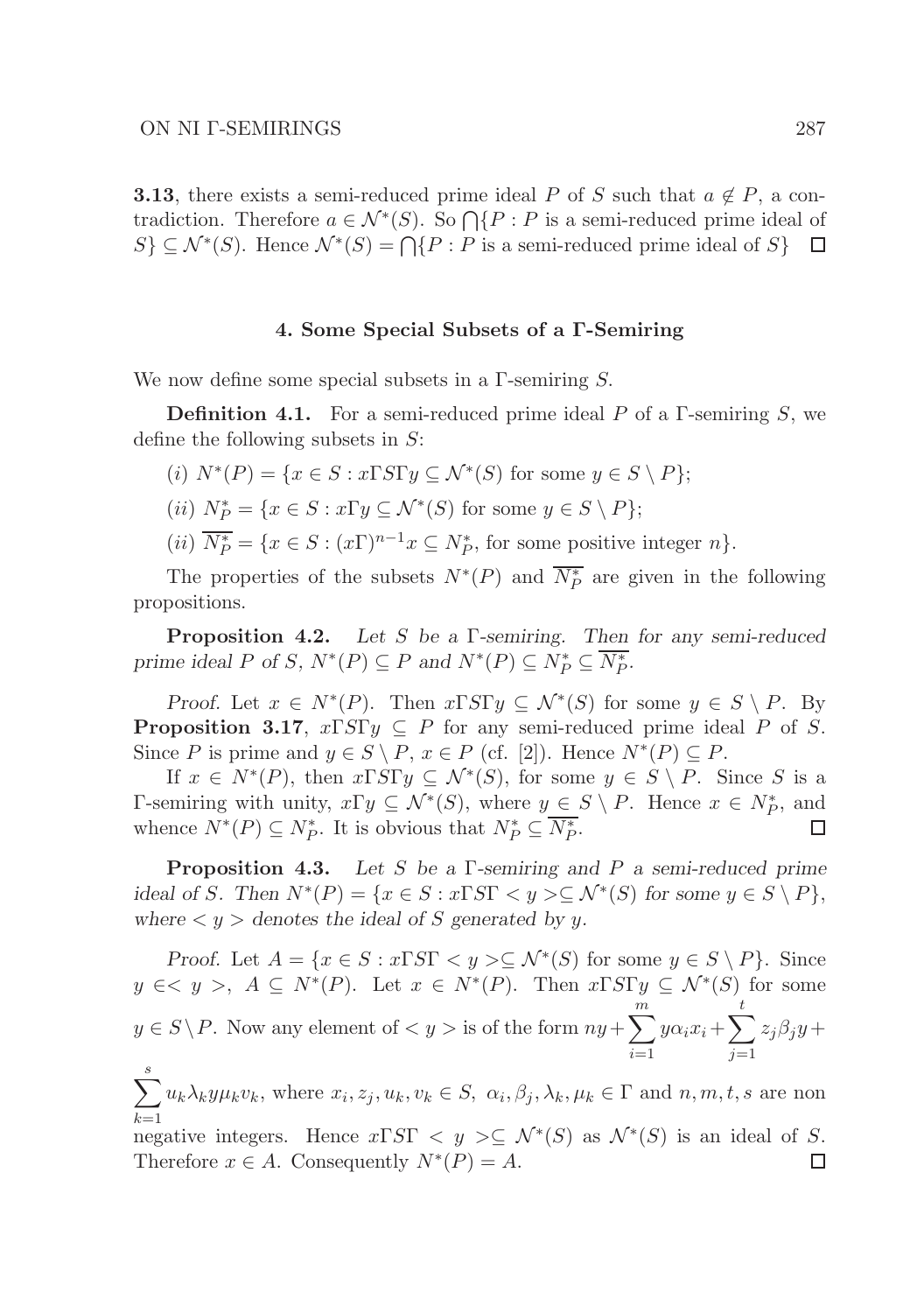Proposition 4.4. *Let* S *be a* Γ*-semiring and* P *any semi-reduced prime ideal of* S. Then  $N^*(P)$  *is a two sided ideal of* S.

*Proof.* Since  $0 \in N^*(P)$ ,  $N^*(P)$  is a non empty subset of S. Let  $x_1, x_2 \in$  $N^*(P)$ . Then there exist  $y_1, y_2 \in S \setminus P$  such that  $x_1 \Gamma S \Gamma \langle y_1 \rangle \subseteq \mathcal{N}^*(S)$  and  $x_2 \Gamma S \Gamma \langle y_2 \rangle \subseteq \mathcal{N}^*(S)$ . Since P is a semi-reduced prime ideal i.e. a prime ideal of S,  $S \setminus P$  is an m-system. So there exist  $s \in S, \alpha, \beta \in \Gamma$  such that  $y_1 \alpha s \beta y_2 \in S \setminus P$ . Now  $\langle y_1 \alpha s \beta y_2 \rangle \subseteq \langle y_1 \rangle$  and  $\langle y_1 \alpha s \beta y_2 \rangle \subseteq \langle y_2 \rangle$ . Therefore,  $(x_1 + x_2) \Gamma S \Gamma \langle y_1 \alpha s \beta y_2 \rangle \sum_{i=1}^{\infty} x_i \Gamma S \Gamma \langle y_1 \alpha s \beta y_2 \rangle + x_2 \Gamma S \Gamma \langle y_1 \alpha s \beta y_2 \rangle$  $y_1 \alpha s \beta y_2 \ge \subseteq x_1 \Gamma S \Gamma \langle y_1 \rangle + x_2 \Gamma S \Gamma \langle y_2 \rangle \subseteq \mathcal{N}^*(S)$  as  $\mathcal{N}^*(S)$  is an ideal of S. Thus  $x_1 + x_2 \in N^*(P)$ . Let  $x \in N^*(P)$ . Then there exists  $y \in S - P$ such that  $x\Gamma S\Gamma \langle y \rangle \subseteq \mathcal{N}^*(S)$ . Therefore  $S\Gamma x\Gamma S\Gamma \langle y \rangle \subseteq \mathcal{N}^*(S)$  and  $x\Gamma S\Gamma S\Gamma \langle y \rangle \subseteq x\Gamma S\Gamma \langle y \rangle \subseteq \mathcal{N}^*(S)$ . Thus  $S\Gamma x, x\Gamma S \subseteq \mathcal{N}^*(P)$  for all  $x \in N^*(P)$ . Hence  $N^*(P)$  is a two sided ideal of S  $\Box$ 

Proposition 4.5. *Let* S *be a* Γ*-semiring and* P *be a semi-reduced prime ideal of*  $S$  *such that*  $N_P^*$  *is an ideal of*  $S$ *:* 

- *(i)* If  $N_P^*$  has the IFP, then  $\overline{N_P^*}$  is an ideal of *S*;
- *(ii)*  $N_P^*$  *is a completely semiprime ideal of* S *if and only if*  $N_P^* = \overline{N_P^*}$ .

*Proof.* (i) Since  $N_P^*$  is an ideal of S and  $N_P^* \subseteq \overline{N_P^*}$ ,  $\overline{N_P^*}$  is a nonempty subset of S. Let  $x, y \in \overline{N_P^*}$ . Then  $(x\Gamma)^{n-1}x, (y\Gamma)^{m-1}y \subseteq N_P^*$ , for some positive integers  $n, m$ . Since  $N_P^*$  has the IFP, the elements of the form

$$
x\alpha_1s_1\beta_1x\alpha_2s_2\beta_2x...x\alpha_{k-1}s_{k-1}\beta_{k-1}x
$$

 $(k \ge n)$  and  $y\gamma_1s_1\delta_1y\gamma_2s_2\delta_2y\ldots y\gamma_{r-1}s_{r-1}\delta_{r-1}y$   $(r \ge m)$  belong to  $N_P^*$  i.e. an expression containing at least n x's or m y's must belong to  $N_P^*$ . Since  $N_P^*$  is an ideal having IFP, each term of  $((x + y)\Gamma)^{m+n}(x + y)$  is contained in  $N_P^*$ . Also since  $N_P^*$  is an ideal,  $((x+y)\Gamma)^{m+n}(x+y) \subseteq N_P^*$ . So  $x+y \in \overline{N_P^*}$ . Since  $N_P^*$  is an ideal having IFP,  $((S\Gamma x)\Gamma)^{n-1}(S\Gamma x)$ ,  $((x\Gamma S)\Gamma)^{n-1}(x\Gamma S) \subseteq N_P^*$  i.e.  $S\Gamma x, x\Gamma S \subseteq \overline{N_P^*}$ . Therefore  $\overline{N_P^*}$  is an ideal of S.

(ii) Suppose that  $N_P^*$  is a completely semiprime ideal of S. Clearly,  $N_P^* \subseteq$  $\overline{N_P^*}$ . Let  $a \in \overline{N_P^*}$ . Then  $(a\Gamma)^{n-1}a \subseteq N_P^*$ , for some positive integer n. As  $N_P^*$ is completely semiprime ideal of  $S$ ,  $(a\Gamma)^{n-1}a \subseteq N_P^*$  implies  $a \in N_P^*$ . Therefore  $N_P^* = \overline{N_P^*}$ . The converse part is obvious.  $\Box$ 

**Definition 4.6.** For a semi-reduced prime ideal P of a  $\Gamma$ -semiring S, we define:

(i)  $O^*(P) = \{x \in S : x \Gamma S \Gamma y = 0 \text{ for some } y \in S \setminus P\};$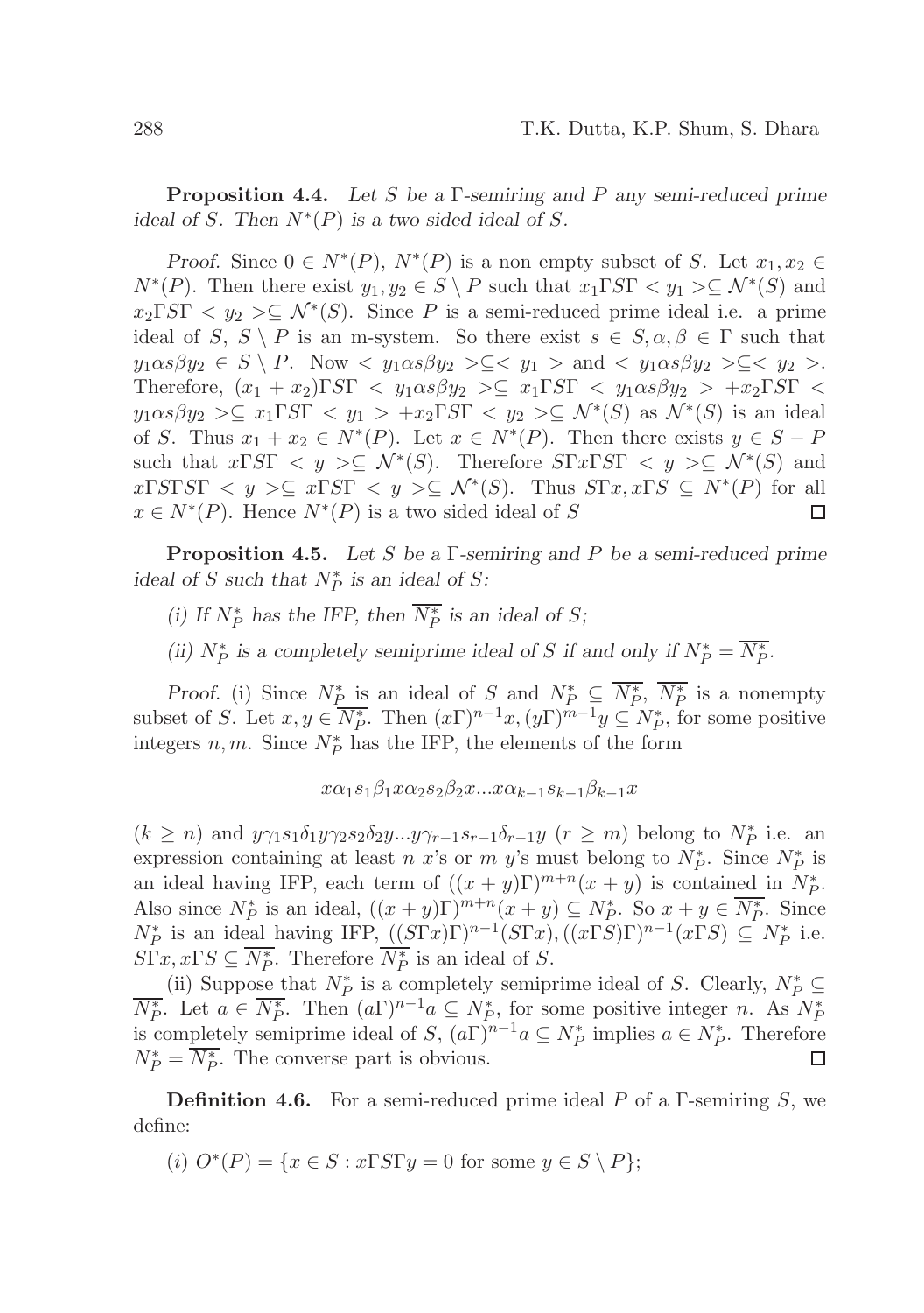(ii)  $O_P^* = \{x \in S : x\Gamma y = 0 \text{ for some } y \in S \setminus P\};$ 

(*iii*)  $\overline{O_P^*} = \{x \in S : (x\Gamma)^{n-1}x \subseteq O_P^*$ , for some positive integer  $n\}.$ 

In the following lemmas, we consider the semi-reduced prime ideals of Γsemirings and SN Γ-semirings.

Lemma 4.7. *Let* S *be a* Γ*-semiring. Then for any semi-reduced prime ideal P* of *S*,  $O^*(P) \subseteq P$  *and*  $O^*(P) \subseteq O_P^* \subseteq \overline{O_P^*}$ *.* 

*Proof.* The proof is Similar to Proposition 4.2.

Lemma 4.8. *Let* S *be a* Γ*-semiring and* P *a semi-reduced prime ideal of* S. Then  $O^*(P) = \{x \in S : x \Gamma S \Gamma \langle y \rangle = 0 \text{ for some } y \in S \setminus P\}$ , where  $\langle y \rangle$ *is the ideal of* S *generated by* y*.*

*Proof.* The proof is similar to Proposition 4.3.

Lemma 4.9. *Let* S *be a* Γ*-semiring and* P *be any semi-reduced prime ideal of S.* Then  $O^*(P)$  *is a two sided ideal of S.* 

*Proof.* The proof is similar to Lemma 4.4.

Lemma 4.10. *Let* S *be a* Γ*-semiring and* P *be a semi-reduced prime ideal of*  $S$  *such that*  $O_P^*$  *is an ideal of*  $S$ *. Then:* 

*(i)* If  $O_P^*$  has the IFP, then  $\overline{O_P^*}$  is an ideal of *S*;

(*ii*)  $O_P^*$  *is a completely semiprime ideal of* S *if and only if*  $O_P^* = \overline{O_P^*}$ .

*Proof.* The proof is similar to Lemma 4.5 and is hence omited.

**Notation 4.11.** We use  $SSpec(S)$  and  $mSSpec(S)$  to denote the set of all semi-reduced prime ideals and minimal semi-reduced prime ideals of S, respectively.

The following Theorem shows the existence of a minimal semi-reduced prime ideal of a Γ-semiring S.

Theorem 4.12. *For every semi-reduced prime ideal* P *of a* Γ*-semiring* S*, there exists a minimal semi-reduced prime ideal*  $Q$  *of*  $S$  *such that*  $Q \subseteq P$ *.* 

*Proof.* Let S be a Γ-semiring. Let  $\mathcal{P} = \{P_{\alpha} : P_{\alpha} \text{ is a semi-reduced prime}\}\$ ideal of S. Here  $\mathcal{P} \neq \emptyset$ . P is a poset with respect to set inclusion. Let C be a chain and  $Q = \bigcap P_{\alpha}$ . Then Q is an ideal of S. Let A and B are two  $P_{\alpha} \in \mathcal{C}$ ideals of S such that  $A\Gamma B \subseteq Q$ . Suppose  $A \nsubseteq Q$  and  $B \nsubseteq Q$ . Then  $A \nsubseteq Q_i$ 

 $\Box$ 

 $\Box$ 

口

 $\Box$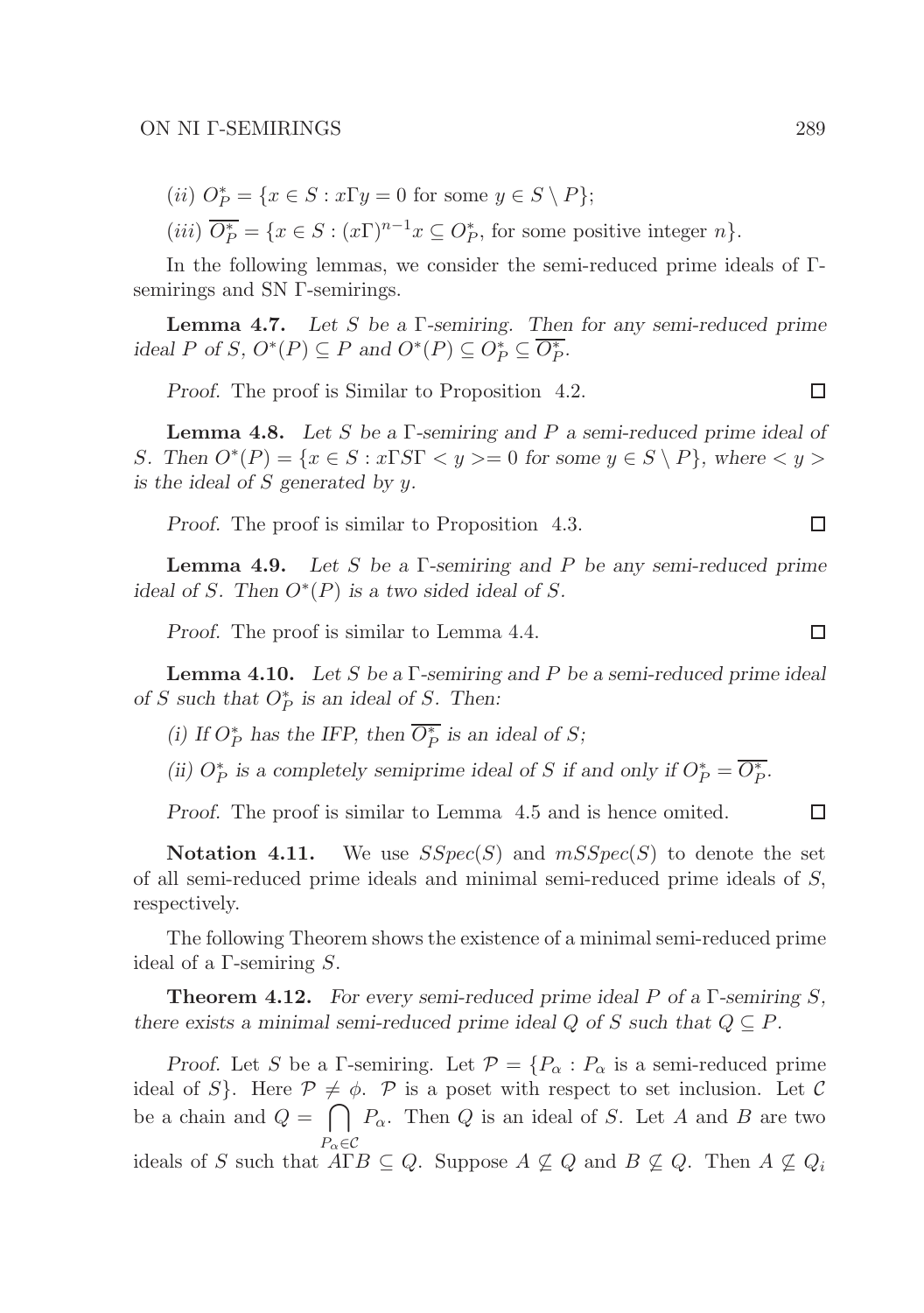and  $B \nsubseteq Q_j$  for some i and j. Since C is a chain, either  $Q_i \subseteq Q_j$  or  $Q_j \subseteq Q_i$ . Hence  $A, B \nsubseteq Q_i$  or  $A, B \nsubseteq Q_j$ , a contradiction as  $Q \subseteq Q_i$  or  $Q \subseteq Q_j$  and they are prime. So we must have either  $A \subseteq Q$  or  $B \subseteq Q$ . Therefore, Q is a prime ideal of S. Since Q is a prime k-ideal of S,  $S/Q$  is a prime Γ-semiring. If possible, let  $S/Q$  has a nonzero nil ideal say  $I/Q$ . Then  $Q \subset I \subseteq S$ . Now we show that,  $I \nsubseteq Q_i$ , for some i. If not,  $I \subseteq Q_i$ , for all i. Then  $I \subseteq \bigcap Q_i = Q$ , a contradiction. Hence we can proved  $(I + Q_i)/Q_i$  is a nonzero nil ideal of  $S/Q_i$ . Let  $(x+q)/Q_i \in (I+Q_i)/Q_i$ . Then  $x \in I$  and  $q \in Q_i$ . Then for any  $\alpha$  there exists a natural number n such that  $((x/Q)\alpha)^{n-1}(x/Q) = 0/Q$ i.e.  $(x\alpha)^{n-1}x \in Q$  i.e.  $(x\alpha)^{n-1}x \in Q_i$ . Since  $Q_i$  is an ideal and  $q \in Q_i$ ,  $((x+q)\alpha)^{n-1}(x+q) \in Q_i$ . Hence  $(((x+q)\alpha)^{n-1}(x+q))/Q_i = 0/Q_i$  i.e.  $(((x+q)/Q_i)\alpha)^{n-1}(x+q)/Q_i = 0/Q_i$  Thus  $(I+Q_i)/Q_i$  is a nonzero nil ideal of  $S/Q_i$ , hence a contradiction. Therefore,  $S/Q$  is a semi-reduced prime  $\Gamma$ semiring. Hence  $Q \in \mathcal{P}$ . So the chain C has a lower bound in P. By Zorn's Lemma,  $P$  has a minimal element.  $\Box$ 

**Lemma 4.13.** Let S be an SN  $\Gamma$ -semiring. Then  $\mathcal{N}(S) \subseteq \cap$  $P \in SSpec(S)$  $\overline{O_P^*} \subseteq$  $\cap$  $\overline{O_Q^*}$ , where  $\mathcal{N}(S)$  denotes the set of all nilpotent elements of S.

 $Q\in mSSpec(S)$ 

*Proof.* We first notice that if  $P_1$  and  $P_2$  are two semi-reduced prime ideals of S such that  $P_1 \subseteq P_2$ , then  $\overline{O_{P_2}^*} \subseteq \overline{O_{P_1}^*}$ .

Let  $P$  be any semi-reduced prime ideal of  $S$ , then by Theorem 4.12, there exists a minimal semi-reduced prime ideal Q of S such that  $Q \subseteq P$ . Therefore  $\Box$  $\overline{O_P^*} \subseteq$  $\Box$  $\overline{O_Q^*}.$ 

 $P \in SSpec(S)$  $Q\in mSSpec(S)$ 

Let  $a \in \mathcal{N}(S)$ . Since S is an SN Γ-semiring,  $a \in \mathcal{N}_{\Gamma}(S)$ . So  $(a\Gamma)^{n-1}a = 0$ , for some positive integer n. Then  $(a\Gamma)^{n-1}a\Gamma y = 0$  for each  $y \in S - P$ , where P is a semi-reduced prime ideal of S. So  $(a\Gamma)^{n-1}a \subseteq O_P^*$ , for each semireduced prime ideal P of S i.e.  $a \in \overline{O_P^*}$  for each semi-reduced prime ideal P  $\bigcap$   $\overline{O_P^*}$ . Hence  $\mathcal{N}(S) \subseteq \bigcap$   $\overline{O_P^*} \subseteq$ of S, which implies that  $a \in$  $P \in SSpec(S)$  $P \in SSpec(S)$  $\bigcap \quad \overline{O_{Q}^{*}}.$  $\Box$ 

 $Q \in mSSpec(S)$ 

For the subset  $SSpec(S)$  of a Γ-semiring S, we have the following Theorem.

**Theorem 4.14.** Let S be a  $\Gamma$ -semiring. Then  $\mathcal{N}^*(S) = \bigcap$  $P \in SSpec(S)$  $N^*(P) =$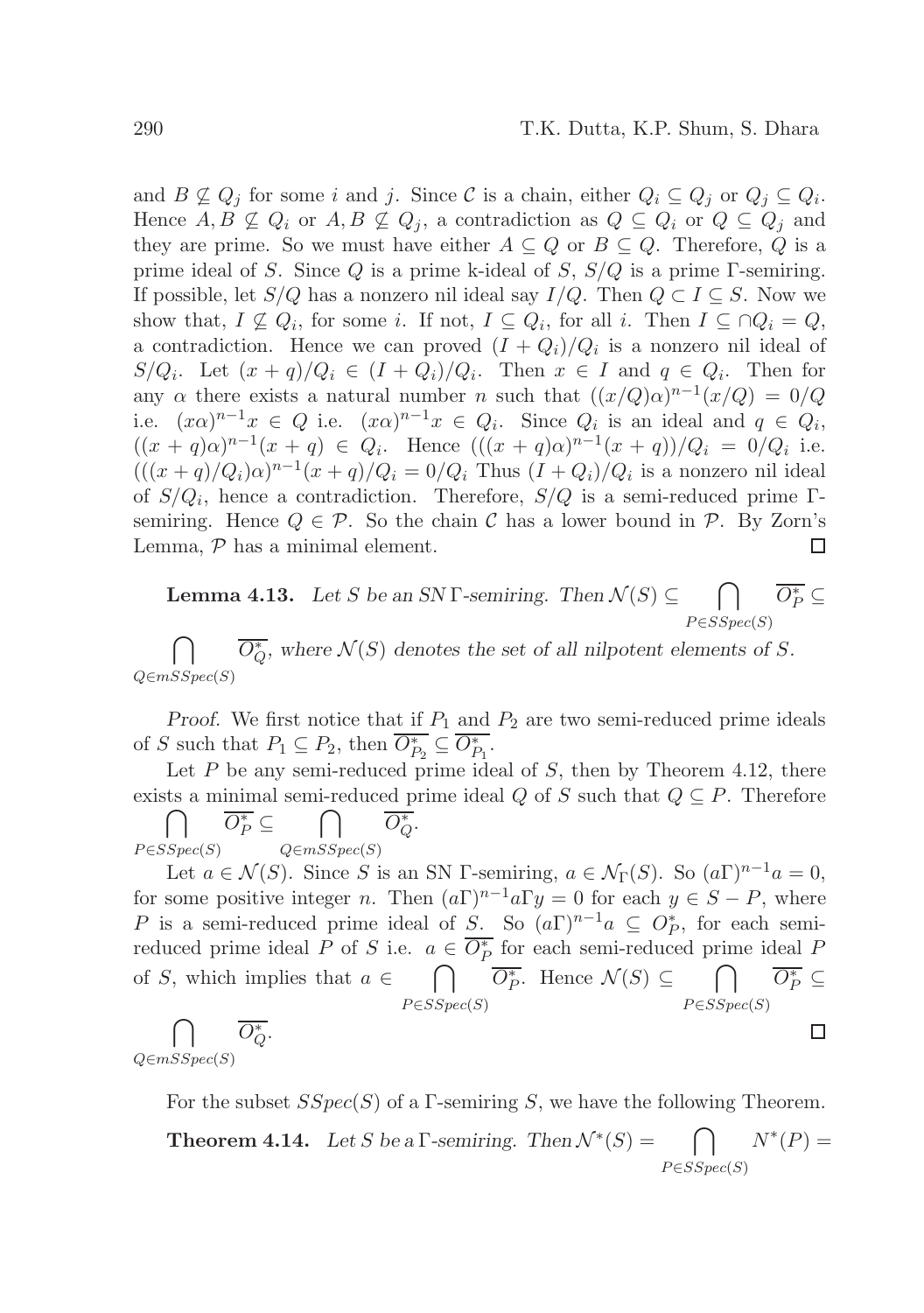$$
\bigcap_{Q \in mSSpec(S)} N^*(Q).
$$

*Proof.* Let  $a \in \mathcal{N}^*(S)$ . As  $\mathcal{N}^*(S)$  is an ideal,  $a \Gamma S \subseteq \mathcal{N}^*(S)$ . Since P is proper,  $S \setminus P$  is nonempty. Let  $y \in S \setminus P$ . Then  $a \Gamma S \Gamma y \subseteq \mathcal{N}^*(S)$  for every semi-reduced prime ideal P of S. This implies  $a \in N^*(P)$  for every semireduced prime ideal P of S, that is,  $a \in$  $\cap$  $P \in SSpec(S)$  $N^*(P)$ . Hence,  $\mathcal{N}^*(S) \subseteq$ 

 $\cap$  $P \in SSpec(S)$  $N^*(P)$ . Again  $N^*(P) \subseteq P$  for any semi-reduced prime ideal P of

S. This proves 
$$
\bigcap_{P \in SSpec(S)} N^*(P) \subseteq \bigcap_{P \in SSpec(S)} P = \mathcal{N}^*(S).
$$
 Hence,  $\mathcal{N}^*(S) =$ 

 $\cap$  $P \in SSpec(S)$  $N^*(P)$ . Now for each  $P \in SSpec(S)$  there exists  $Q \in mSSpec(S)$ 

such that 
$$
Q \subseteq P
$$
 and  $Q \subseteq P \Rightarrow N^*(P) \subseteq N^*(Q), \mathcal{N}^*(S) = \bigcap_{P \in SSpec(S)} N^*(P) \subseteq$ 

 $\cap$  $Q\in mSSpec(S)$  $N^*(Q)$ . Again  $\mathcal{N}^*(S) = \bigcap$  $Q\in mSSpec(S)$ Q and  $\bigcap$  $Q\in mSSpec(S)$  $N^*(Q) \subseteq$ 

 $\bigcap$  Q. Therefore, we conclude that  $\bigcap N^*(Q) \subseteq \mathcal{N}^*(S)$ . Hence  $Q\in mSSpec(S)$  $Q \in mSSpec(S)$  $\mathcal{N}^*(S) = \bigcap$  $N^*(P) = \bigcap$  $N^*(Q)$ .  $\Box$  $P \in SSpec(S)$  $Q\in mSSpec(S)$ 

#### 5. NI Γ-Semirings

Our aim inthis section is to characterize the  $NI$   $\Gamma$ -semirings.

**Definition 5.1.** A Γ-semiring S is said to be a NI Γ-semiring if and only if  $\mathcal{N}^*(S) = \mathcal{N}(S)$ , where  $\mathcal{N}^*(S)$  denotes the unique maximal nil ideal of the Γ-semiring S i.e. the nil radical of S and  $\mathcal{N}(S)$  is used to denote the set of all nilpotent elements of S.

**Definition 5.2.** (see [9]) A Γ-semiring S is said to be *reduced* if it has no nonzero nilpotent elements.

The following Lemma is a crucial Lemma.

Lemma 5.3. *Every reduced* Γ*-semiring* S *is an NI* Γ*-semiring.*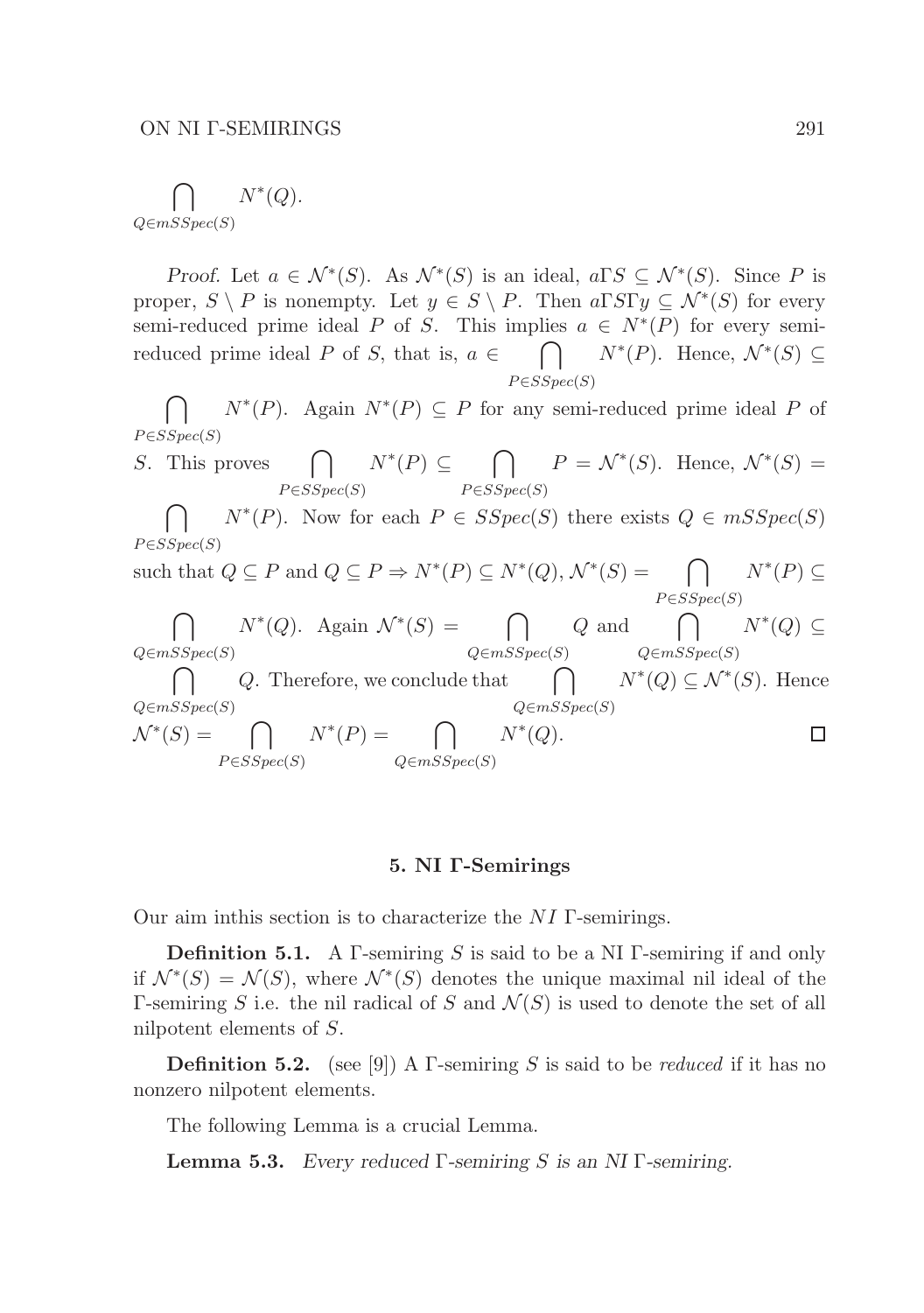In related to the strongly nilpotent elements of a  $\Gamma$ -semiring, we consider the SN Γ-semirings.

Recall that a Γ-semiring S is a SN Γ-semiring if  $\mathcal{N}(S) = \mathcal{N}_{\Gamma}(S)$ , where  $\mathcal{N}_{\Gamma}(S)$  is the set of all strongly nilpotent elements of S.

Now we give some examples of SN Γ-semiring.

Example 5.4. Let D be a division semiring. Consider two sets as:

$$
S = \left\{ \left( \begin{array}{cc} d_1 & d_2 \\ 0 & d_3 \\ 0 & 0 \end{array} \right) : d_1, d_2, d_3 \in D \right\}
$$

and

$$
\Gamma = \left\{ \left( \begin{array}{cc} d_4 & d_5 & d_6 \\ 0 & d_7 & d_8 \end{array} \right) : d_4, d_5, d_6, d_7, d_8 \in D \right\}.
$$

Then  $S$  and  $\Gamma$  be two additive commutative semigroup under usual matrix addition. Now we define the mapping:  $S \times \Gamma \times S \longrightarrow S$  by usual matrix multiplication i.e.

$$
\begin{pmatrix} d_1 & d_2 \ 0 & d_3 \ 0 & 0 \end{pmatrix} \begin{pmatrix} d_4 & d_5 & d_6 \ 0 & d_7 & d_8 \end{pmatrix} \begin{pmatrix} d_9 & d_{10} \ 0 & d_{11} \ 0 & 0 \end{pmatrix}
$$

$$
= \begin{pmatrix} d_1 d_4 d_9 & d_1 d_4 d_{10} + d_{11} (d_1 d_5 + d_2 d_7) \\ 0 & d_3 d_7 d_{11} \\ 0 & 0 \end{pmatrix}.
$$

From the above product it follows that

$$
\mathcal{N}(S) = \mathcal{N}_{\Gamma}(S) = \left\{ \begin{pmatrix} 0 & d_2 \\ 0 & 0 \\ 0 & 0 \end{pmatrix} : d_2 \in D \right\}.
$$

Then  $S$  is an  $SN$  Γ-semiring.

 $\sqrt{ }$ **Example 5.5.** Let D be a division semiring. Consider two sets:  $S =$  $\left\vert \right\vert$  $\mathcal{L}$  $\sqrt{ }$  $\overline{1}$ 0 0  $\left\{\begin{array}{cc} 0 & d \\ 0 & 0 \end{array}\right\} : d \in D$  $\int$ and  $\Gamma = \begin{cases} \begin{pmatrix} d_4 & d_5 & d_6 \ 0 & d_7 & d_8 \end{pmatrix} \end{cases}$  $\Big\} : d_4, d_5, d_6, d_7, d_8 \in D$ . Then

 $S$  is a  $\Gamma$ -semiring with respect to usual matrix addition and matrix multiplication.

Here, 
$$
\mathcal{N}(S) = \left\{ \begin{pmatrix} 0 & 0 \\ 0 & 0 \\ 0 & 0 \end{pmatrix} \right\}
$$
. Hence, S is an SN  $\Gamma$ -semiring.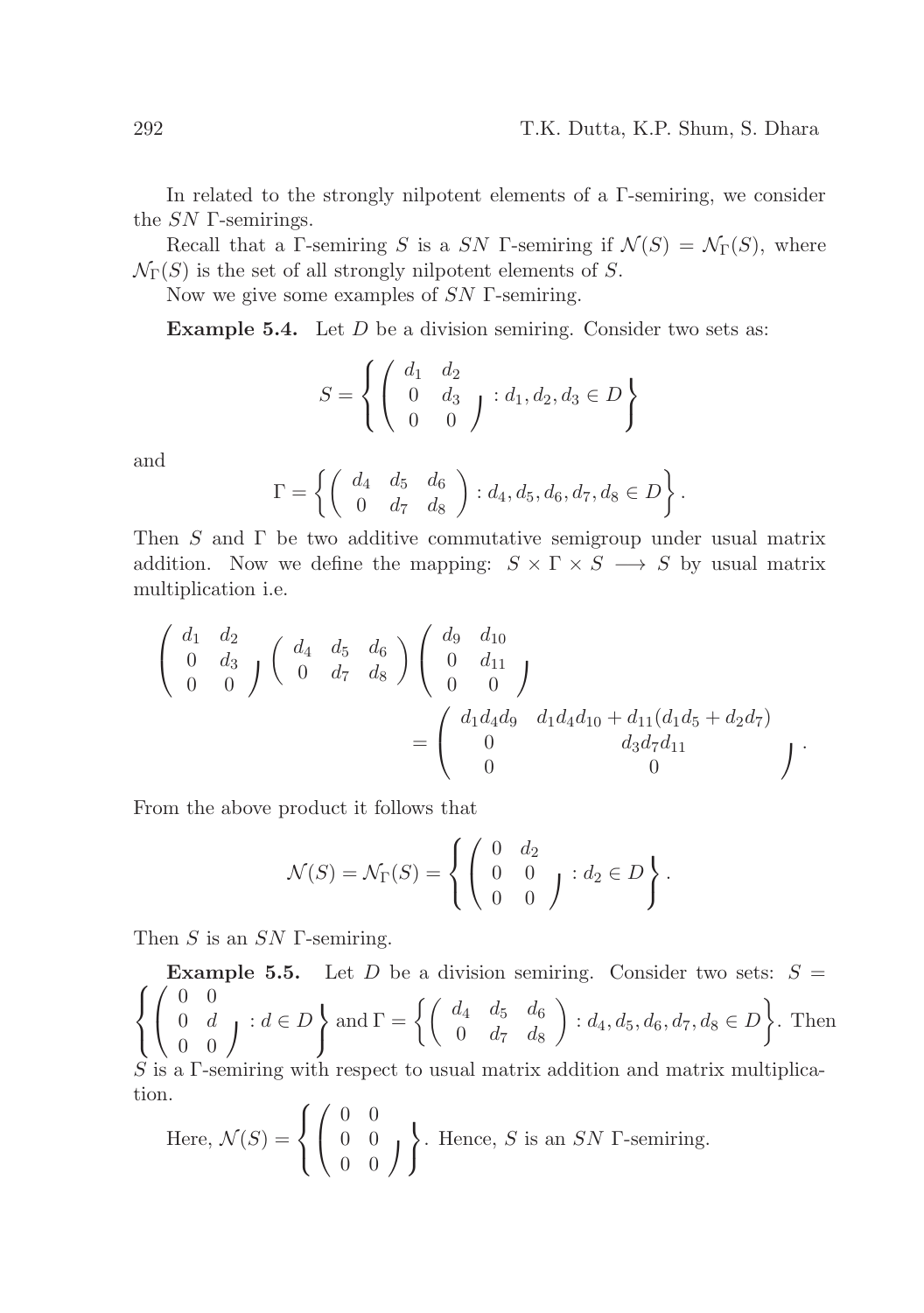**Example 5.6.** Let  $S = \{r\omega : r \in \mathbb{Z}\}\$ and  $\Gamma = \{r\omega^2 : r \in \mathbb{Z}\}\$ , where  $\omega$  is a cube root of unity and  $\mathbb Z$  is the set of all integers. Then S is a  $\Gamma$ -semiring with usual addition and multiplication. Here S has no nonzero nilpotent element. Therefore,  $S$  is an  $SN$  Γ-semiring.

Theorem 5.7. *Let* S *be an SN* Γ*-semiring. The following statements are equivalent:*

- (1) S *is a NI* Γ*-semiring.*
- $(2)$   $\mathcal{N}^*(S)$  is a completely semiprime ideal of S.
- (3)  $\mathcal{N}^*(S)$  is a symmetric ideal of S.
- $(4)$   $\mathcal{N}^*(S)$  has IFP.
- (5)  $N^*(P)$  has IFP for each semi-reduced prime ideal P of S.
- (6)  $N^*(P) = N_P^* = \overline{N_P^*}$  for each semi-reduced prime ideal P of S.

*Proof.* (1)  $\Rightarrow$  (2) Let  $a\Gamma a \subseteq \mathcal{N}^*(S)$ , where  $a \in S$ . Since S is an SN and a NI Γ-semiring,  $a\Gamma a \subseteq \mathcal{N}_{\Gamma}(S)$ . Then there exists a positive integer n such that  $((a\Gamma a)\Gamma)^{n-1}(a\Gamma a)=0$ . This implies that  $(a\Gamma)^{2n-1}a=0$ . So  $a\in\mathcal{N}_{\Gamma}(S)=$  $\mathcal{N}(S) = \mathcal{N}^*(S)$ . Therefore  $\mathcal{N}^*(S)$  is a completely semiprime ideal of S.

 $(2) \Rightarrow (3)$  Let  $a\Gamma b\Gamma c \subseteq \mathcal{N}^*(S)$ , where  $a, b, c \in S$ . Then  $(c\Gamma a\Gamma b)\Gamma(c\Gamma a\Gamma b)$  $c\Gamma(a\Gamma b\Gamma c)\Gamma a\Gamma b \subseteq \mathcal{N}^*(S)$ . Since  $\mathcal{N}^*(S)$  is completely semiprime,  $c\Gamma a\Gamma b \subseteq$  $\mathcal{N}^*(S)$ . Now  $(a\Gamma b\Gamma a\Gamma c)\Gamma(a\Gamma b\Gamma a\Gamma c) = a\Gamma b\Gamma a\Gamma(c\Gamma a\Gamma b)\Gamma a\Gamma c \subseteq \mathcal{N}^*(S)$  as  $\mathcal{N}^*(S)$ is an ideal of S. This implies  $a\Gamma b\Gamma a\Gamma c \subseteq \mathcal{N}^*(S)$ . Again by using similar argument, we have

$$
(b\Gamma a\Gamma c\Gamma b\Gamma a)\Gamma(b\Gamma a\Gamma c\Gamma b\Gamma a) = b\Gamma a\Gamma c\Gamma b\Gamma(a\Gamma b\Gamma a\Gamma c)\Gamma b\Gamma a \subseteq \mathcal{N}^*(S)
$$
  
\n
$$
\Rightarrow b\Gamma a\Gamma c\Gamma b\Gamma a \subseteq \mathcal{N}^*(S)
$$
  
\n
$$
\Rightarrow (a\Gamma c\Gamma b\Gamma a\Gamma c\Gamma b)\Gamma(a\Gamma c\Gamma b\Gamma a\Gamma c\Gamma b) = a\Gamma c\Gamma(b\Gamma a\Gamma c\Gamma b\Gamma a)\Gamma c\Gamma b\Gamma a\Gamma c\Gamma b \subseteq \mathcal{N}^*(S)
$$
  
\n
$$
\Rightarrow a\Gamma c\Gamma b \subseteq \mathcal{N}^*(S)
$$

as  $\mathcal{N}^*(S)$  is completely semiprime. Hence,  $\mathcal{N}^*(S)$  is a right symmetric ideal of S. Also  $(b\Gamma a\Gamma c)\Gamma(b\Gamma a\Gamma c) = b\Gamma(a\Gamma c\Gamma b)\Gamma a\Gamma c \subseteq \mathcal{N}^*(S) \Rightarrow b\Gamma a\Gamma c \subseteq \mathcal{N}^*(S)$ . This shows that  $\mathcal{N}^*(S)$  is a left symmetric ideal of S. Similarly,  $\mathcal{N}^*(S)$  is a right symmetric ideal of S.

 $(3) \Rightarrow (4)$  Let  $a \Gamma b \subseteq \mathcal{N}^*(S)$ , where  $a, b \in S$ . Suppose that  $s \in S$ . Then  $s\Gamma a\Gamma b \subseteq \mathcal{N}^*(S)$ . As  $\mathcal{N}^*(S)$  is left symmetric,  $a\Gamma s\Gamma b \subseteq \mathcal{N}^*(S)$ . Therefore,  $a\Gamma S\Gamma b\subseteq \mathcal{N}^{*}(S)$ . Hence  $\mathcal{N}^{*}(S)$  has IFP.

 $(4) \Rightarrow (5)$  Let  $a \Gamma b \subseteq N^*(P)$ , where  $a, b \in S$  for every semi-reduced prime ideal P of S. Then  $(a\Gamma b)S\Gamma Sy \subseteq \mathcal{N}^*(S)$ , where  $y \in S - P$ . Since  $\mathcal{N}^*(S)$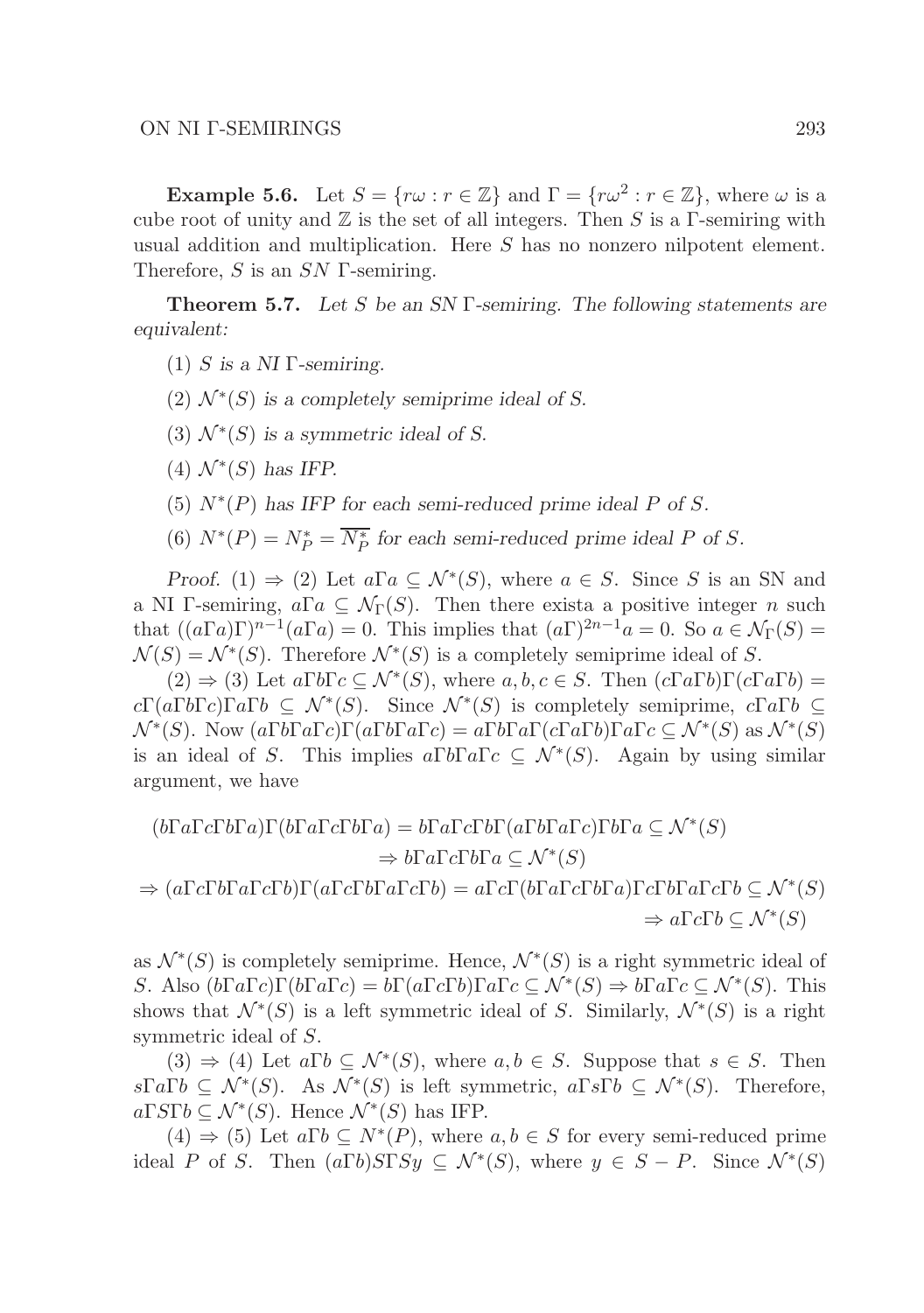has IFP,  $a \Gamma S \Gamma b S \Gamma S y \subseteq \mathcal{N}^*(S)$ . Since  $y \in S - P$ , by Definition, we have  $a\Gamma S\Gamma b \subseteq N^*(P)$ . Hence,  $N^*(P)$  has IFP.

 $(5) \Rightarrow (1)$ . It is clear that  $\mathcal{N}^*(S) \subseteq \mathcal{N}(S)$ always. Let  $x \in \mathcal{N}(S)$ . Since S is an SN Γ-semiring,  $x \in \mathcal{N}_{\Gamma}(S)$ . Hence, exists a positive integer n such that  $(x\Gamma)^{n-1}x = 0$ . Suppose if possible, let  $x \notin \mathcal{N}^*(S)$ . Then  $x \notin P$ for some semi-reduced prime ideal P of S. Hence  $x \in S - P$ . Since P is prime,  $S \setminus P$  is an m-system. Clearly, there exists  $s_1 \in S$   $\alpha_1, \beta_1 \in \Gamma$  such that  $x\alpha_1s_1\beta_1x \in S \setminus P$ . Again since  $x\alpha_1s_1\beta_1x, x \in S \setminus P$ , by the property of m-system, we have  $x\alpha_1s_1\beta_1x\alpha_2s_2\beta_2x \in S \setminus P$ , for some  $\alpha_2, \beta_2 \in \Gamma$ and  $s_2 \in S$ . Applying the property of m-system again after a number of finite steps, we have  $x\alpha_1s_1\beta_1x\alpha_2s_2\beta_2x\ldots \alpha_{n-1}s_{n-1}\beta_{n-1}x \in S \setminus P$  for some  $s_i \in S, \alpha_i, \beta_i \in \Gamma$ , where  $i = 1, 2, \ldots (n-1)$ . Also since  $N^*(P)$  has the IFP, and  $(x\Gamma)^{n-1}x = 0 \subseteq N^*(P)$  implies  $x\alpha_1s_1\beta_1x\alpha_2s_2\beta_2x...x\alpha_{n-1}s_{n-1}\beta_{n-1}x \in N^*(P)$ i.e.  $x\alpha_1s_1\beta_1x\alpha_2s_2\beta_2x...x\alpha_{n-1}s_{n-1}\beta_{n-1}x \in P[N^*(P) \subseteq P]$ , a contradiction. Thus  $x \in \mathcal{N}^*(S)$ , and so  $\mathcal{N}^*(S) = \mathcal{N}(S)$ . Hence, we have proved that S is a NI Γ-semiring.

(1)  $\Rightarrow$  (6) Let P be a semi-reduced prime ideal of S. Let  $a \in \overline{N_P^*}$ . Then  $(a\Gamma)^{n-1}a \subseteq N_P^*$ , for some positive integer n. Hence there exists  $b \in S - P$ such that  $(a\Gamma)^{n-1}a\Gamma b \subseteq \mathcal{N}^*(S)$ . By (3), we see that  $\mathcal{N}^*(S)$  is a left and right symmetric ideal of S. Thus  $(a\Gamma b)\Gamma(a\Gamma b)\Gamma(a\Gamma b)\Gamma$ ..... $\Gamma(a\Gamma b)(\Gamma b)$  times) $\subseteq \mathcal{N}^*(S)$ . Again by (2)  $\mathcal{N}^*(S)$  is a completely prime ideal of S. Then we have  $a\Gamma b \subseteq$  $\mathcal{N}^*(S)$ . Now by (4),  $\mathcal{N}^*(S)$  has the IFP. Therefore  $a\Gamma S\Gamma b \subseteq \mathcal{N}^*(S)$  which implies that  $a \in N^*(P)$ . Consequently, we deduce that  $\overline{N_P^*} \subseteq N^*(P)$ .

By Proposition 3.19,  $N^*(P) \subseteq N_P^* \subseteq \overline{N_P^*}$  and by above  $\overline{N_P^*} \subseteq N^*(P)$  for each semi-reduced prime ideal P of S. Therefore,  $N^*(P) = N_P^* = \overline{N_P^*}$ .

 $(6) \Rightarrow (1)$  Let  $N^*(P) = N_P^* = \overline{N_P^*}$  for each semi-reduced prime ideal P of S. Then by Definition,  $\mathcal{N}^*(S) \subseteq \mathcal{N}(S)$ . Let  $a \in \mathcal{N}(S)$ . Since S is an SN  $\Gamma$ semiring,  $a \in \mathcal{N}_{\Gamma}(S)$ . This implies that  $(a\Gamma)^{n-1}a = 0$  for some positive integer n, and so  $\Rightarrow$   $(a\Gamma)^{n-1}a \subseteq N_P^* \Rightarrow a \in \overline{N_P^*} \Rightarrow a \in N^*(P) \Rightarrow a \in P(N^*(P) \subseteq P)$ for each prime ideal P. Hence, by Proposition 3.17,  $a \in \mathcal{N}^*(S)$ . Thus,  $\mathcal{N}(S) \subseteq$  $\mathcal{N}^*(S)$ . This shows that S is an NI T-semiring.  $\Box$ 

As an application of the above Theorem, we have the following Lemma.

Lemma 5.8. *Let* S *be a* N I Γ*-semiring and* P *a semi-reduced prime ideal of* S such that  $N^*(P) = P$ . Then P is a completely prime ideal of S.

*Proof.* Let  $x \Gamma y \subseteq P$  and  $y \notin P$ . Since  $N^*(P) = P$ ,  $x \Gamma y \subseteq N^*(P)$ , there exists  $b \in S - P$  such that  $x \Gamma y \Gamma S \Gamma b \subseteq \mathcal{N}^*(S)$ . As S is NI  $\Gamma$ -semiring,  $\mathcal{N}^*(S)$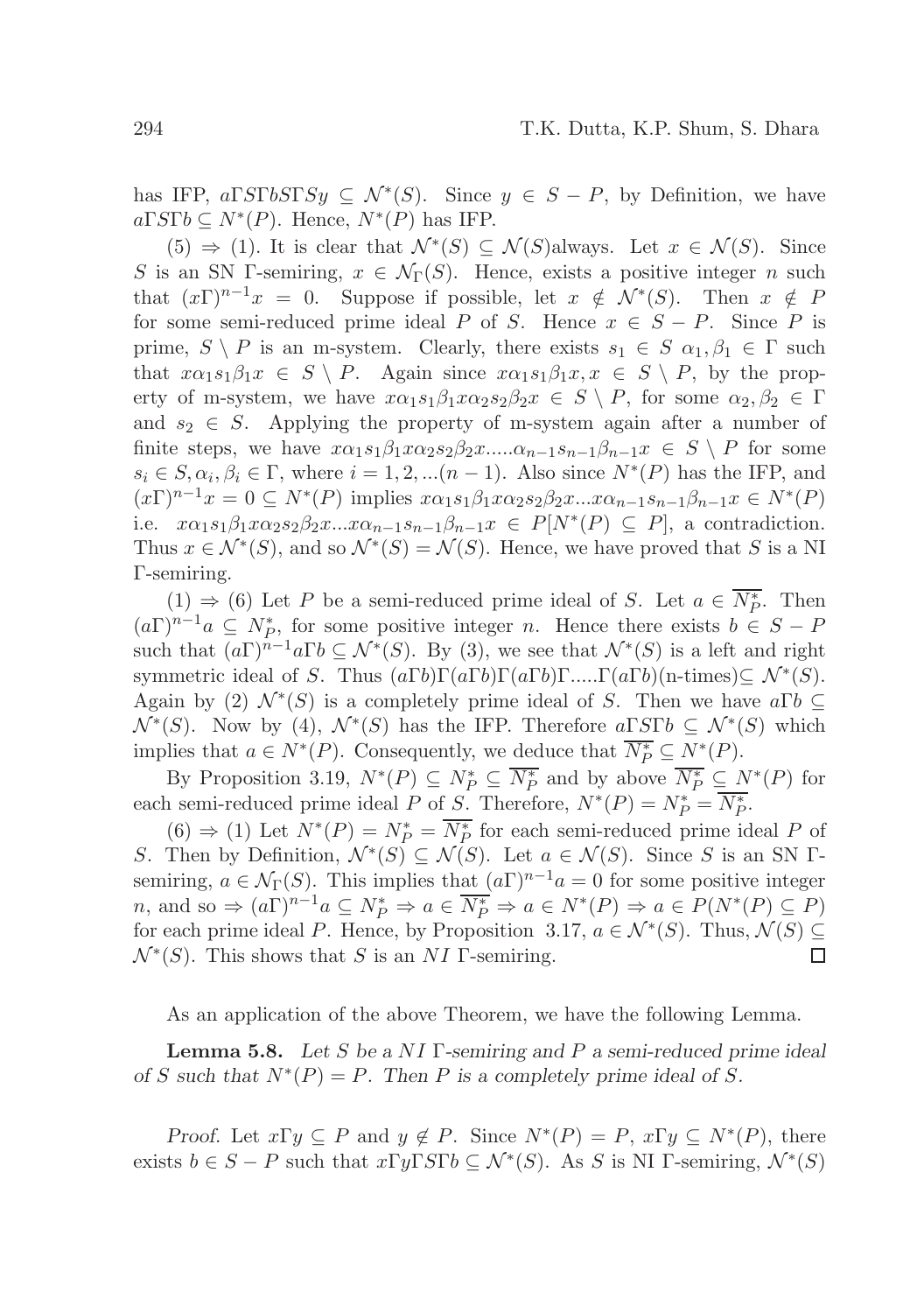has IFP. Thus  $x \Gamma S \Gamma y \Gamma S \Gamma S \Gamma b \subseteq \mathcal{N}^*(S) \subseteq P$ . Since P is prime and  $y, b \notin P$ ,  $x \in P$ , the result follows. П

For SN Γ-semirings, we also have the following Theorem.

Theorem 5.9. *Let* S *be an SN* Γ*-semiring. Then the following statements hold.*

(1) If  $O^*(P)$  has the IFP for each minimal semi-reduced prime ideal P of S*, then* S *is a NI* Γ*-semiring.*

(2) If S is a NI  $\Gamma$ -semiring and  $O_P^* = P$  for a semi-reduced prime ideal P *of* S*, then* P *is a completely prime ideal of* S*, in particular,* O<sup>∗</sup> (P) *has IFP.*

*Proof.* (1) Suppose  $O^*(P)$  has IFP for each minimal semi-reduced prime ideal  $P$  of  $S$ . To prove that  $S$  is a NI  $\Gamma$ -semiring, it suffices to show that  $\mathcal{N}(S) \subseteq \mathcal{N}^*(S)$ . Let  $a \in \mathcal{N}(S)$ . Since S is an SN Γ-semiring,  $(a\Gamma)^{n-1}a = 0$ , for some positive integer *n*. Suppose if possible, let  $a \notin \mathcal{N}^*(S)$ , then there exists a semi-reduced prime ideal P of S such that  $a \notin P$  i.e.  $a \in S - P$ . Since  $P$  is a semi-reduced prime ideal of  $S$ ,  $P$  is a prime ideal of  $S$ . So  $S - P$  is an m-system of S. Then there exist  $s_1 \in S, \alpha_1, \beta_1 \in \Gamma$  such that  $a\alpha_1s_1\beta_1a \in S \backslash P$ . Again since  $a\alpha_1s_1\beta_1a, a \in S \backslash P$ , applying m-system property  $a\alpha_1s_1\beta_1a\alpha_2s_2\beta_2a \in S \setminus P$ , for some  $\alpha_2, \beta_2 \in \Gamma$  and  $s_2 \in S$ . Applying m-system property after finite step, we have  $a\alpha_1s_1\beta_1a\alpha_2s_2\beta_2a....\alpha_{n-1}s_{n-1}\beta_{n-1}a \in S \setminus P$ for some  $s_i \in S, \alpha_i, \beta_i \in \Gamma$ , where  $i = 1, 2, \ldots (n-1)$ . Also since  $O^*(P)$ has IFP, and  $(a\Gamma)^{n-1}a(= 0) \subseteq O^*(P)$  implies that  $a\Gamma S\Gamma a.....a\Gamma S\Gamma a$ , that is,in particular  $a\alpha_1 s_1 \beta_1 a\alpha_2 s_2 \beta_2 a \ldots a\alpha_{n-1} s_{n-1} \beta_{n-1} a \in O^*(P)$ . As  $O^*(P) \subseteq P$ ,  $a\alpha_1s_1\beta_1a\alpha_2s_2\beta_2a...a\alpha_{n-1}s_{n-1}\beta_{n-1}a \in P$ , a contradiction. This proves that  $a \in \mathcal{N}^*(S)$ . Hence  $\mathcal{N}(S) \subseteq \mathcal{N}^*(S)$ , and so  $\mathcal{N}^*(S) = \mathcal{N}(S)$ , i.e. S is a NI Γ-semiring.

(2) Let  $x \Gamma y \subseteq P = O_P^*$ . Then there exists  $b \in S - P$  such that  $(x \Gamma y) \Gamma b = 0$ . If possible, let  $x \notin P$ . Since S is a NI Γ-semiring, by Theorem 5.7,  $\mathcal{N}^*(S)$  has the IFP. Therefore  $(x\Gamma y)\Gamma b(=0) \subseteq \mathcal{N}^*(S)$  implies that  $(x\Gamma S\Gamma y)\Gamma S\Gamma b \subseteq \mathcal{N}^*(S) \subseteq$ P. Since P is prime and  $x \notin P$ ,  $y \Gamma S \Gamma b \subseteq P$ . Again since  $b \notin P$ ,  $y \in P$  as P is a prime ideal of S. Therefore, either  $x \in P$  or  $y \in P$ . Hence P is a completely prime ideal of S.

Let  $x \Gamma y \subseteq O_P^*$ . Since  $O_P^* = P$  and P is a completely prime ideal of S, either  $x \in P$  or  $y \in P$ . Again since P is an ideal of S,  $x \Gamma S \Gamma y \subseteq P$  i.e.  $x \Gamma S \Gamma y \subseteq O_P^*$  (since  $O_P^* = P$ ). Hence  $O_P^*$  has the IFP. Ш

We now give a characerization theorem for an  $SN$  Γ-semiring S.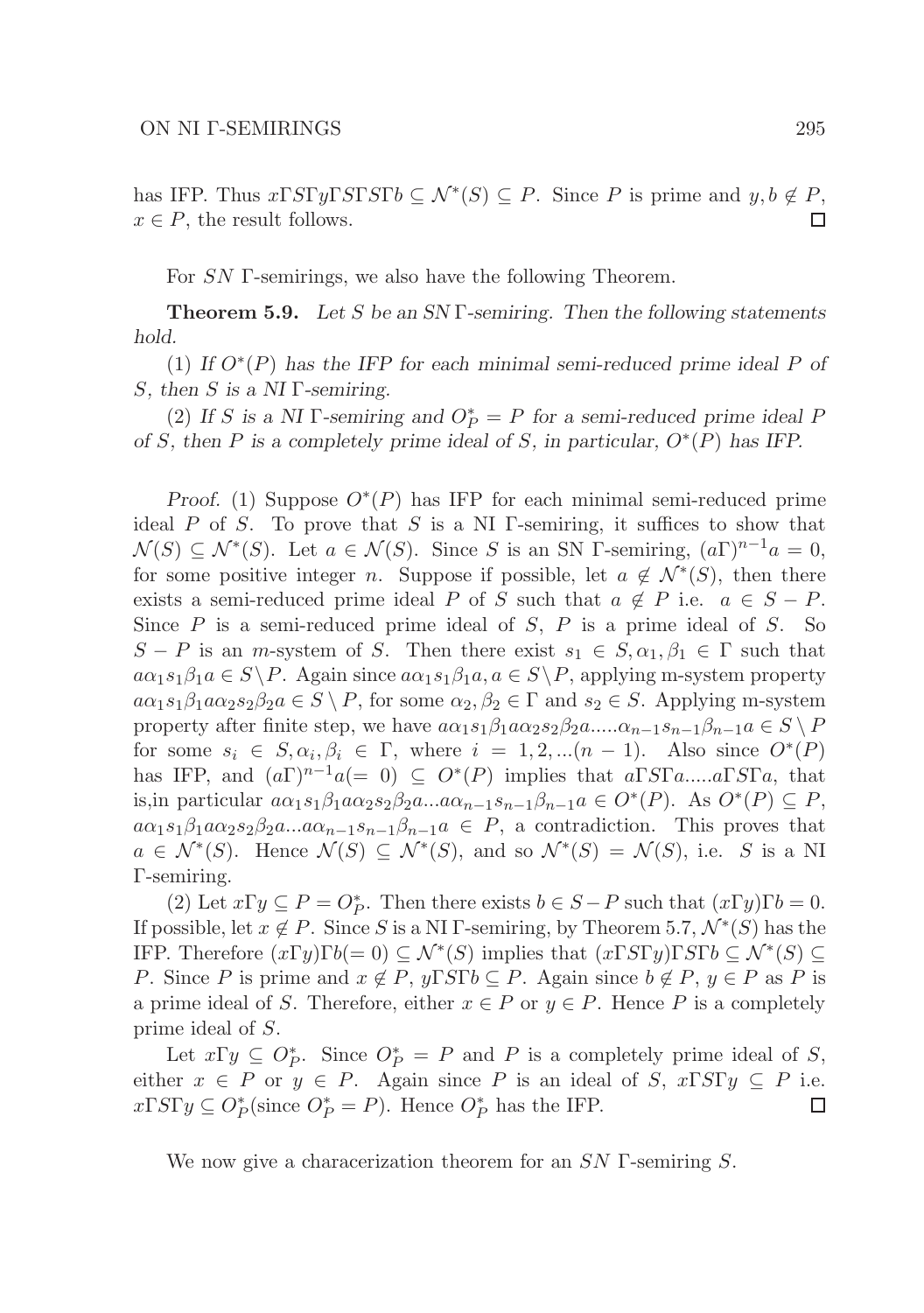Theorem 5.10. *Let* S *be an* SN Γ*-semiring* S*. Then the following statements are equivalent:*

- (1) S *is NI* Γ*-semiring.*
- (2)  $\overline{O_P^*} \subseteq P$  for each  $P \in SSpec(S)$ . (3)  $\mathcal{N}(S) = \bigcap_{P \in \mathcal{N}^*(S)} \overline{O_P^*} = \mathcal{N}^*(S).$  $P \in SSSpec(S)$

*Proof.* (1)  $\Rightarrow$  (2): Let  $a \in \overline{O_P^*}$ . Then there exists a positive integer n such that  $(a\Gamma)^{n-1}a \subseteq O_P^*$ . Hence  $(a\Gamma)^{n-1}a\Gamma b = 0$  for some  $b \in S \setminus P$  i.e.  $(a\Gamma)^{n-1}a\Gamma b \subseteq \mathcal{N}^*(S)$ , for some  $b \in S \setminus P$ , which implies  $(a\Gamma)^{n-1}a \subseteq N_P^*$ i.e.  $a \in \overline{N_P^*}$ . Hence,  $\overline{O_P^*} \subseteq \overline{N_P^*}$  for each semi-reduced prime ideal P of S. Also by Theorem 5.7,  $\overline{N_P^*} = N^*(P)$  for each semi-reduced prime ideal P of S. Again since  $N^*(P) \subseteq P$  for each semi-reduced prime ideal P of S. Thus  $\overline{O_P^*} \subseteq \overline{N_P^*} = N^*(P) \subseteq P$  for each semi-reduced prime ideal P of S.

(2) ⇒ (3) Since  $\overline{O_P^*}$  ⊆ P for each semi-reduced prime ideal P of S,

$$
\bigcap_{P\in SSpec(S)} \overline{O_P^*} \subseteq \bigcap_{P\in SSpec(S)} P = \mathcal{N}^*(S).
$$

Now by Proposition 4.13,  $\mathcal{N}(S) \subseteq \bigcap$  $\overline{O_P^*} \subseteq \mathcal{N}^*(S)$ . Also  $\mathcal{N}^*(S) \subseteq$  $P \in SSpec(S)$  $\mathcal{N}(S)$ . Therefore  $\mathcal{N}(S) = \bigcap$  $\overline{O_P^*} = \mathcal{N}(S).$  $P \in SSpec(S)$  $\Box$ 

 $(3) \Rightarrow (1)$  This part is obvious.

We now formulate another Theorem for the SN Γ-semirings.

**Theorem 5.11.** *If*  $\overline{O_P^*} = P$  *for each*  $P \in SSpec(S)$  *of an SN*  $\Gamma$ -semiring S*, then:*

- (1) S *is NI* Γ*-semiring.*
- (2)  $\overline{O_P^*} = N^*(P)$  for each  $P \in SSpec(S)$ .
- (3) *Every semi-reduced prime ideal of* S *is minimal and completely prime.*

*Proof.* (1) Since  $\overline{O_P^*} = P$  and  $\overline{O_P^*} \subseteq P$ . Hence by the above Theorem,  $\mathcal{N}(S) = \mathcal{N}^*(S)$ , that is, S is an NI  $\Gamma$ -semiring.

(2) Since  $N^*(P) \subseteq P$  and  $\overline{O_P^*} = P$  for each semi-reduced prime ideal P of S, we have  $N^*(P) \subseteq \overline{O_P^*}$  for each semi-reduced prime ideal P of S. Since S is NI, by Theorem 4.4,  $N^*(P) = \overline{N_P^*}$  for each semi-reduced prime ideal P of S.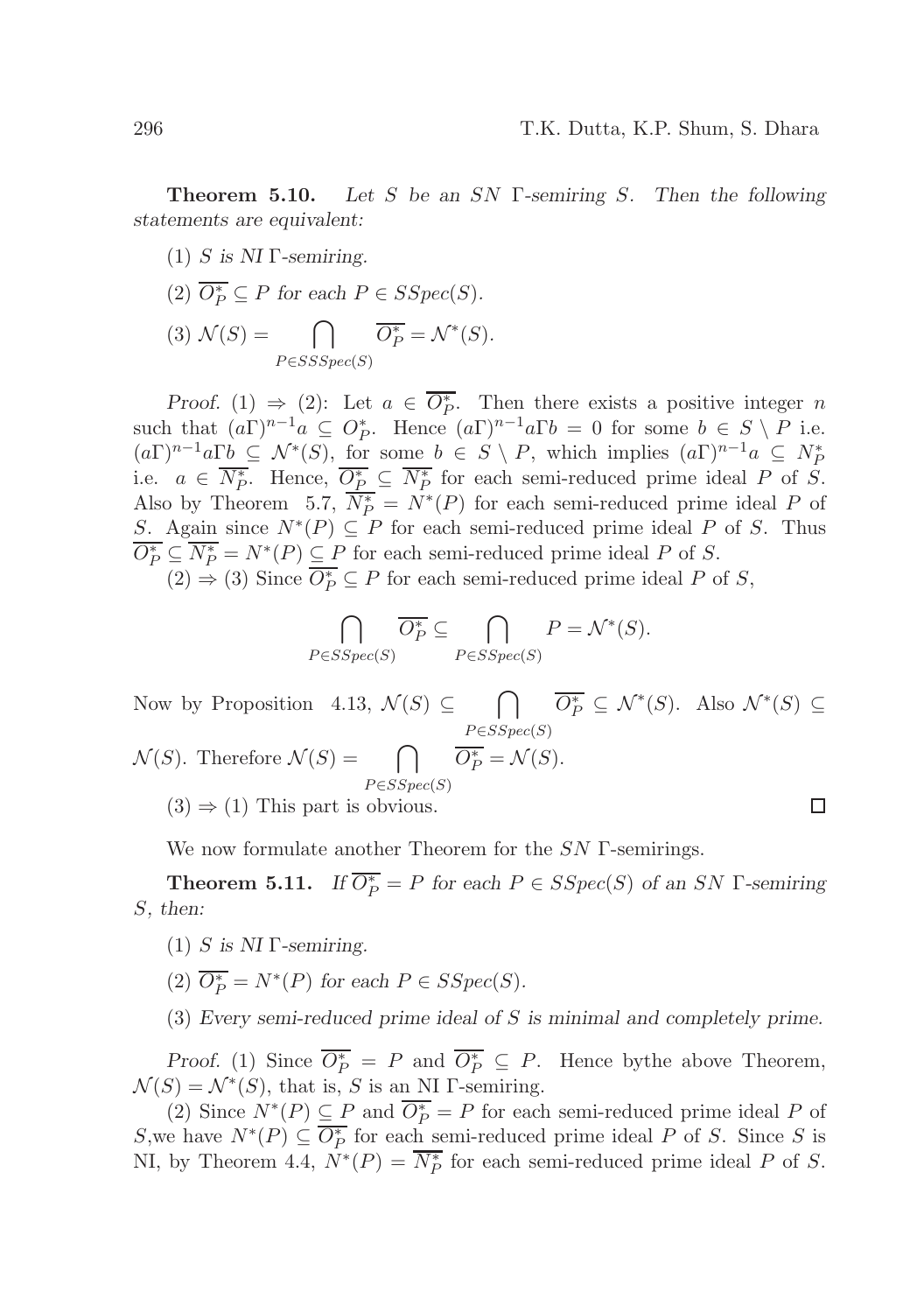Also  $\overline{O_P^*} \subseteq \overline{N_P^*}$  [see he above theorem] for each semi-reduced prime ideal P of S. Thus,  $\overline{O_P^*} \subseteq N^*(P)$  for each semi-reduced prime ideal P of S. Therefore  $\overline{O_P^*} = N^*(P)$  for each semi-reduced prime ideal P of S.

(3) Let  $P$  be a semi-reduced prime ideal of  $S$ . From (ii) and the given condition  $\overline{O_P^*} = P$ , we get  $N^*(P) = P$  for each semi-reduced prime ideal P of S. If  $Q$  is a minimal semi-reduced prime ideal of S contained in  $P$ , then  $N^*(P) \subseteq N^*(Q) \subseteq Q \subseteq P = N^*(P)$ . Thus  $P = Q$  i.e. P is a minimal semi-reduced prime ideal of S.

Let  $x \Gamma y \subseteq P = N^*(P)$  and  $x \notin P$ . Since  $x \Gamma y \subseteq N^*(P)$ , there exists  $b \in S - P$  such that  $(x \Gamma y) \Gamma S \Gamma b \subseteq \mathcal{N}^*(S)$  i.e.  $x \Gamma(y \Gamma S \Gamma b) \subseteq \mathcal{N}^*(S)$ . Since  $\mathcal{N}^*(S)$  has the IFP ( by Theorem 5.7),  $x\Gamma S\Gamma(y\Gamma S\Gamma b) \subseteq \mathcal{N}^*(S) \subseteq P$ . As  $x \notin P$ ,  $y \Gamma S \Gamma b \subseteq P$ . Again since  $b \notin P$ ,  $y \in P$ , either  $x \in P$  or  $y \in P$ . This proves that P is a completely prime ideal of S. 口

In closing this paper, we propose the following open problems.

Problems: (1) We know that in a ring or in a semiring with 1 there always exists a maximal ideal. We have proved this result in case of Γ-semiring with unity via operators. The readars are invited to provide a direct proof of this result without useing operators.

(2) In a ring or in a semiring with identity there always exists a nonzero element which is not nilpotent viz. the identity. Does the result hold in case of a Γ-semiring with unity?

If any one of  $(1)$  of  $(2)$  is true we can say every Γ-semiring with unity contains a semi-reduced prime ideal.

#### References

- [1] G. F. Birkenmeier, H. E. Heatherly and E. K. Lee, Completely Prime Ideals and Associated Radicals ; Proc. Biennial Ohio State-Denision Conference 1992, edited by S. K. Jain and S. T. Rizvi, World Scientific, New Jersey (1993), 102-129.
- [2] T. K. Dutta and S. K. Sardar, On Prime Ideals And Prime Radical Of a Γ-semirings; Analele Stiintifice ale Universit $\tilde{A}$ t<sub>II</sub> "Al.i.Cuza" iaSI tomul XIVI.s.I.a, Matematică, 2000, f.2, 319-329.
- [3] T. K. Dutta and S. K. Sardar, 'Semiprime ideals and irreducible ideals of Γ-semirings; Novi Sad Journal Of Matematics30(2000),No. 1 97-108.